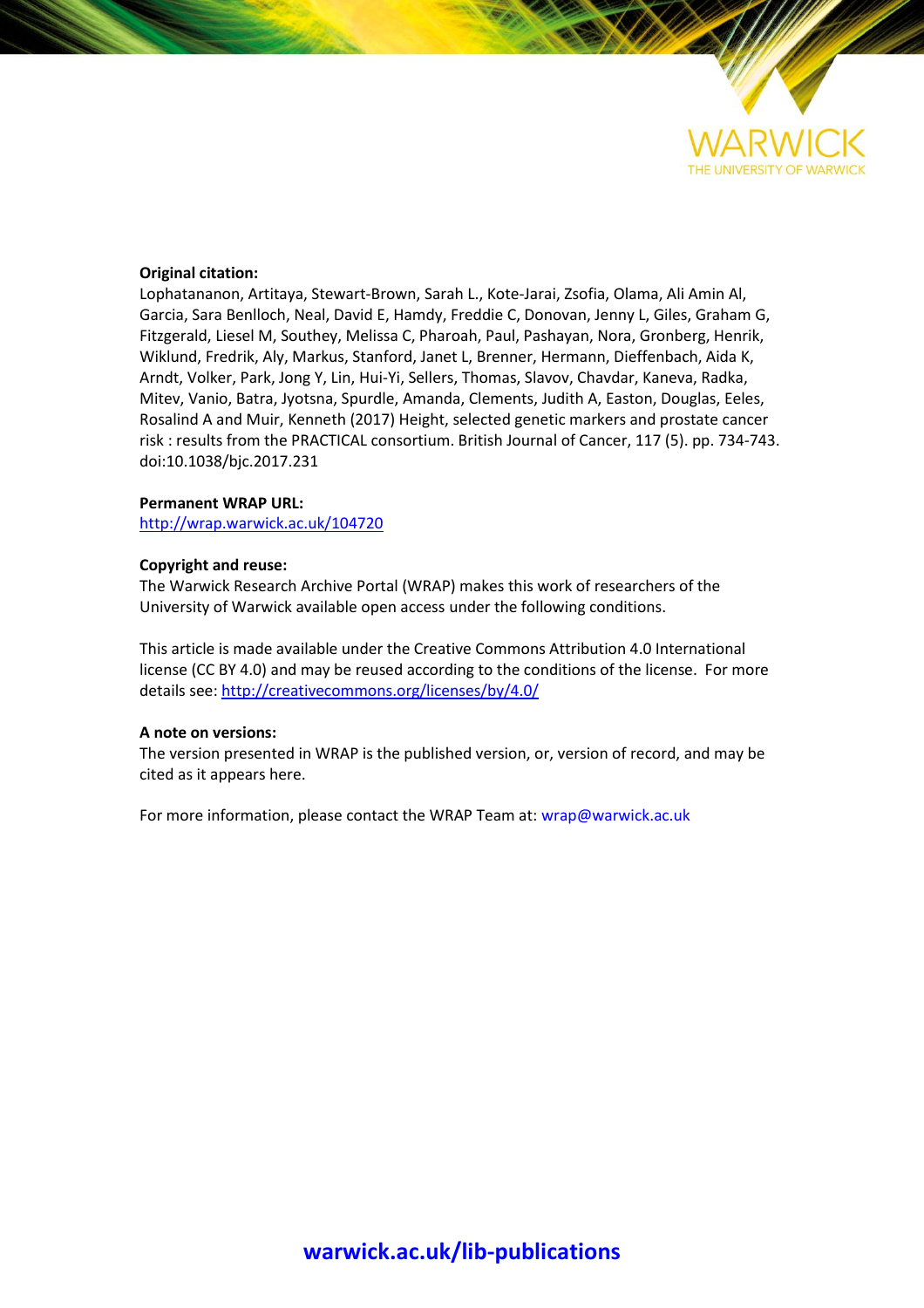**BJC COPEN** 

**British Journal of Cancer** (2017) 117, 734–743 | doi: 10.1038/bjc.2017.231

Keywords: height; SNPs; gene and environment interaction; prostate cancer

 $\overline{a}$ 

# Height, selected genetic markers and prostate cancer risk: results from the PRACTICAL consortium

Artitaya Lophatananon<sup>1,2</sup>, Sarah Stewart-Brown<sup>1</sup>, Zsofia Kote-Jarai<sup>3</sup>, Ali Amin Al Olama<sup>4</sup>, Sara Benlloch Garcia<sup>4</sup>, David E Neal<sup>5,6</sup>, Freddie C Hamdy<sup>7</sup>, Jenny L Donovan<sup>8</sup>, Graham G Giles<sup>9,10</sup>, Liesel M Fitzgerald<sup>9</sup>, Melissa C Southey<sup>11</sup>, Paul Pharoah<sup>12</sup>, Nora Pashayan<sup>12,13</sup>, Henrik Gronberg<sup>14</sup>, Fredrik Wiklund<sup>14</sup>, Markus Aly<sup>14,15</sup>, Janet L Stanford<sup>16,17</sup>, Hermann Brenner<sup>18,19</sup>, Aida K Dieffenbach<sup>20,21</sup>, Volker Arndt<sup>20</sup>, Jong Y Park<sup>21</sup>, Hui-Yi Lin<sup>22</sup>, Thomas Sellers<sup>21</sup>, Chavdar Slavov<sup>23</sup>, Radka Kaneva<sup>24</sup>, Vanio Mitev<sup>24</sup>, Jyotsna Batra<sup>25</sup>, Amanda Spurdle<sup>26</sup>, Judith A Clements<sup>25</sup>, APCB BioResource<sup>60</sup>, The PRACTICAL consortium $^{27,60}$ , Douglas Easton $^4$ , Rosalind A Eeles $^{3,27}$  and Kenneth Muir $^{\star,1,2}$ 

Background: Evidence on height and prostate cancer risk is mixed, however, recent studies with large data sets support a possible role for its association with the risk of aggressive prostate cancer.

Methods: We analysed data from the PRACTICAL consortium consisting of 6207 prostate cancer cases and 6016 controls and a subset of high grade cases (2480 cases). We explored height, polymorphisms in genes related to growth processes as main effects and their possible interactions.

Results: The results suggest that height is associated with high-grade prostate cancer risk. Men with height >180 cm are at a 22% increased risk as compared to men with height < 173 cm (OR 1.22, 95% CI 1.01–1.48). Genetic variants in the growth pathway gene showed an association with prostate cancer risk. The aggregate scores of the selected variants identified a significantly increased risk of overall prostate cancer and high-grade prostate cancer by 13% and 15%, respectively, in the highest score group as compared to lowest score group.

Conclusions: There was no evidence of gene-environment interaction between height and the selected candidate SNPs. Our findings suggest a role of height in high-grade prostate cancer. The effect of genetic variants in the genes related to growth is seen in all cases and high-grade prostate cancer. There is no interaction between these two exposures.

Prostate cancer is the second most common cancer in men worldwide. Approximately 1.1 million men were diagnosed with prostate cancer in 2012 and almost 70% of the cases occur in more developed regions ([IARC, 2014\)](#page-8-0). The established risk factors include are age, ethnicity, family history, and over 100 common genetic variants. There are however other risk factors with less conclusive evidence including height (Key et al[, 1997; Hayes](#page-9-0) et al, [1999](#page-9-0); [Villeneuve](#page-10-0) et al, 1999; Hsing et al[, 2000; Norrish](#page-9-0) et al, 2000; Stattin et al[, 2000\)](#page-9-0). Height is a phenotypic trait determined

by a combination of genetics and environmental factors. The relationship between height and prostate cancer risk has been proposed to act through possible factors including pre-adult nutritional status, androgen and insulin-like growth factor-I (IGF-I; [Giovannucci](#page-8-0) et al, 1997; [Calle, 2000](#page-8-0); [Willett, 2000;](#page-10-0) [Freeman](#page-8-0) et al, 2001; [Emerging Risk Factors Collaboration, 2012;](#page-8-0) Travis et al[, 2016](#page-9-0)).

Height per se is not a cause of cancer but it is a marker for other exposures. It has also been suggested that taller stature may

Received 11 April 2016; revised 7 June 2017; accepted 23 June 2017; published online 1 August 2017

 $\circled{c}$  The Author(s) named above

 $\bigcirc$ 

<sup>\*</sup>Correspondence: Professor K Muir; E-mail: [kenneth.muir@manchester.ac.uk](mailto:kenneth.muir@manchester.ac.uk)

<sup>&</sup>lt;sup>60</sup>Additional members from the Prostate Cancer Association Group to Investigate Cancer Associated Alterations in the Genome (PRACTICAL) consortium can be found above the reference list.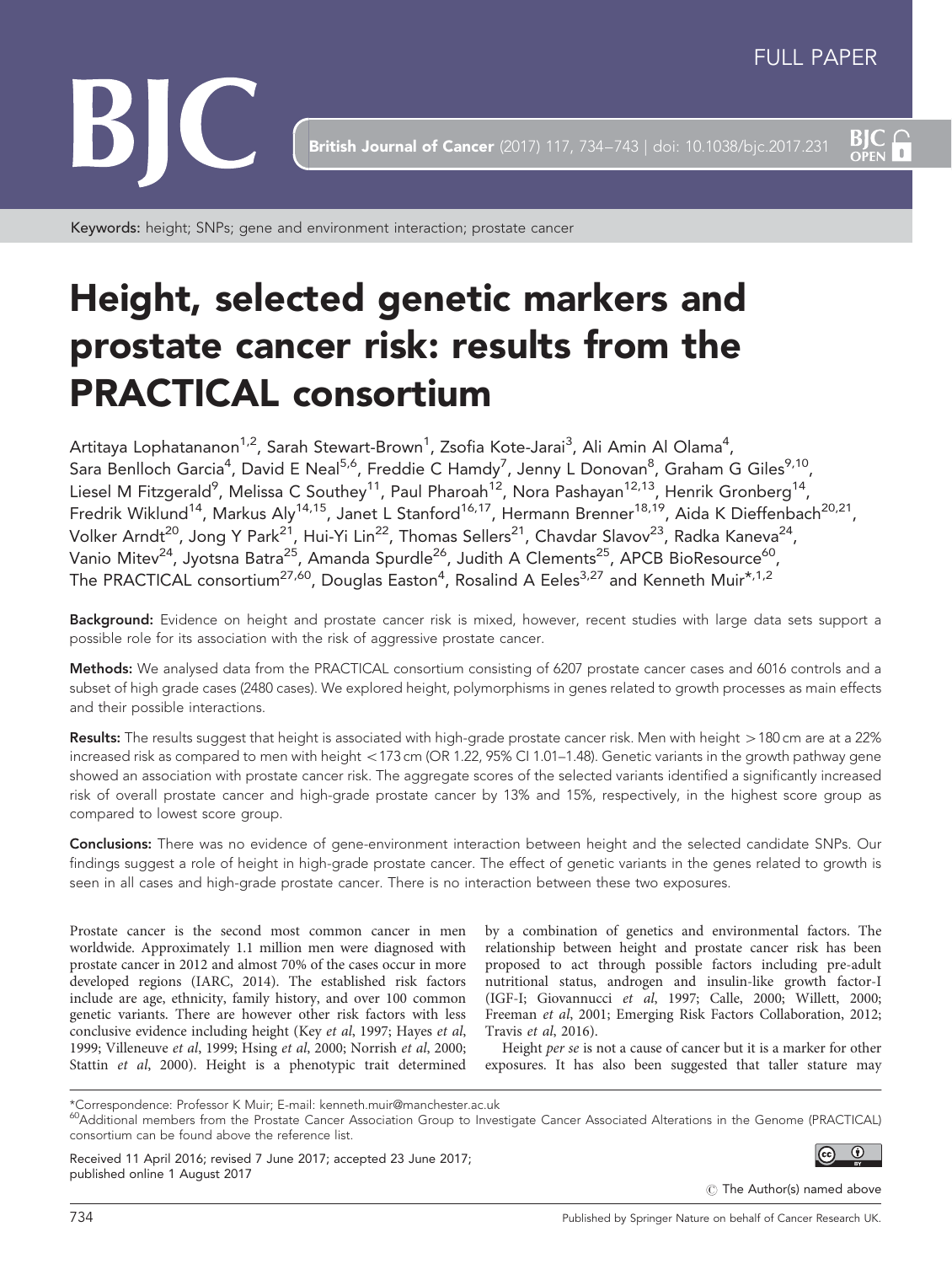indicate increased risk of a number of cancers. The most consistent evidence has been found in relation to breast cancer ([Willett, 2000;](#page-10-0) [Gunnell](#page-9-0) et al, 2001).

In 2008, findings from a large nested case–control study (ProtecT) and meta-analysis (58 studies) suggested a positive association of height with high-grade prostate cancer (OR: 1.23; 95% CI: 1.06–1.43; [Zuccolo](#page-10-0) et al, 2008). In this article, we present results from the international collaboration, the Prostate Cancer Association Group to Investigate Cancer Associated Alterations in the Genome consortium (PRACTCAL; http://practical.ccge. medschl.cam.ac.uk/). The aim was to explore the effects of height on prostate cancer risk. We were also interested to see if selected candidate SNPs related to height were associated with prostate cancer risk. Finally, we explored possible interactions between the selected SNPs and height.

#### MATERIALS AND METHODS

PRACTICAL consortium. The PRACTICAL consortium consists of 78 study groups around the world. The consortium was established in September 2008. The co-ordination of PRACTICAL is funded by Cancer Research UK and data have been contributed to the Collaborative Oncology Geneenvironment Study (COGS), a project funded by the European Commission and 7th Framework Programme and the NIH grant. Each study with relevant data contributed an epidemiological data set and blood samples. Data on epidemiological factors for each study were provided in accordance with an assembled data dictionary. We performed quality control checks for each study before merging the data into one combined database. The majority of the samples are of European ancestry (95%). Since we investigated height as our main exposure we only analysed studies that contained subjects with European ancestry in order to minimise variation of height potentially influenced by different ethnic groups.

Blood derived DNA samples were genotyped for 211,155 SNPs on a custom Illumina array (iCOGS) in 25 074 prostate cancer cases and 24 272 controls. Details of genotyping and quality control analysis can be found in previous publication (Eeles et al[, 2013](#page-8-0)).

Analysis of height exposure. During the QC process, any subjects with outlier values were checked directly with the individual study group and subsequently either corrected or excluded. Height data were available in 10 out of 15 studies that submitted data on epidemiological factors. The inclusion criterion for this particular analysis is subjects with European ancestry. The total number of prostate cancer cases and controls were 6207 cases and 6016 controls. The list of studies included in the height exposure analyses are listed in Supplementary Table 1. Meta-analysis was performed using Meta-Analyst software ([Wallace](#page-10-0) et al, 2009). We performed analysis in all PCA cases and high grade cases as compared to controls. The latter is defined by Gleason grade  $\geq 7$ . Out of 6207 cases, 2480 cases are high grade cases. Meta-analysis was carried out in 9 studies as one of the studies had no controls. Height was fitted as a continuous variable and study heterogeneity was explored. We also performed analysis whereby height was categorised into quartiles using control height values to determine the ranges. Results suggest study homogeneity hence results from a fixed effect model are reported. Pooled analysis was also performed. Tests for trend were carried out to assess possible dose-response relationships. Analyses were performed using IBM SPSS Statistics version 20.0. All analyses were adjusted for age, family history of prostate cancer, and study sites. As the data were derived from various studies with differing sample sizes, the

analyses were therefore adjusted for study site to avoid possible confounding effects.

SNPs analyses. We explored the effects of candidate SNPs related to growth factors on prostate cancer risk. We identified 168 candidate SNPs in IGF-I, GH-1, SHOX, FMR1, GHITM, and GHRHR genes related to human growth based on evidence from the literature and these SNPs were genotyped within a custom Illumina array (iCOGS). The full list of 168 candidate SNPs and associated relative risk estimates are shown in Supplementary Table 2. To evaluate effect sizes of these SNPs, we created a data set consisting of individual subjects whose IDs appeared in both the genotype and epidemiological data sets by matching the IDs between the two sets. We included only Caucasian subjects. This resulted in 13 123 controls and 9424 cases. PLINK software was used to explore minor allele frequency (MAF) and Hardy-Weinberg equilibrium (HWE; [Purcell](#page-9-0) et al, 2007). MAF ranges were from 0.017 to 0.496. Out of 155 SNPs, 168 SNPs met HWE  $(P>0.05)$ . STATA (version14) was used to obtain risk estimates and R-square (LDscore; [Cheng](#page-8-0) et al, 2006). To quantify risk, the log-additive model was used by including a single variable coded as 0, 1, or 2 based additively on the number of minor alleles. Multiple logistic regression analyses were carried out to obtain the odd ratios of all 168 SNPs. Variables included in the model were age, family history of prostate cancer, study sites, principal components for European ancestry, and SNPs. Twelve SNPs showed significant associations (P-value  $< 0.05$ ). We then computed the R-square value for these 12 SNPs [\(Table 1](#page-3-0)). The results showed that these SNPs fell into 4 regions. SNPs were excluded if  $r^2$  value was  $> 0.8$  among them and we kept the most informative SNP based on association and P-value in each region. R-squared values for these 8 SNPs were less than 0.26. After this process, eight SNPs were selected for further analysis. Among these significant SNPs, only two yielded odds ratios (ORs) above 1.15.

Gene and environment interaction analyses. We carried out gene and environment (GE) analyses in 6207 cases and 6016 controls. These are subjects with data on genotype and height. We applied two type of analyses based on the effect sizes of the SNP analyses.

- 1. For the 8 SNPs that were significantly associated with prostate cancer risk, individual standardised genetic score was computed. First, we multiplied coefficient for each SNP derived from multiple logistic regression (as explained above) with individual risk allele of that particular SNPs. To obtain total genetic risk score, we summed results from each SNP. To compute standardised score, the total score was divided with s.d. value from control group. First, genetic risk scores were analysed as for main effect by comparing subjects in the second and third tertile to the referent category. For GE analysis, both height and genetic risk score were then compared as binary variables. We classified both variables into tertiles with lowest tertile as reference group and highest tertiles as exposed group. We applied empirical-Bayes (EB) method proposed by Mukherjee et al ([Mukherjee](#page-9-0) et al, 2008). Results for all PCA and high grade cases are presented.
- 2. We also employed the general multifactor dimensionality reduction (GMDR) method (Chen et al[, 2011](#page-8-0)). For this we included the top 2 SNPs with effect sizes  $>$  1.15 and fitted these into the model at the same time. This procedure is not possible in the conventional GE methods. Height was fitted as a binary variable. We included subjects with height in the reference (lowest tertile) and top third tertile. Analyses were carried out for all PCA and high grade cases. Age and family history of PCA were fitted as covariates.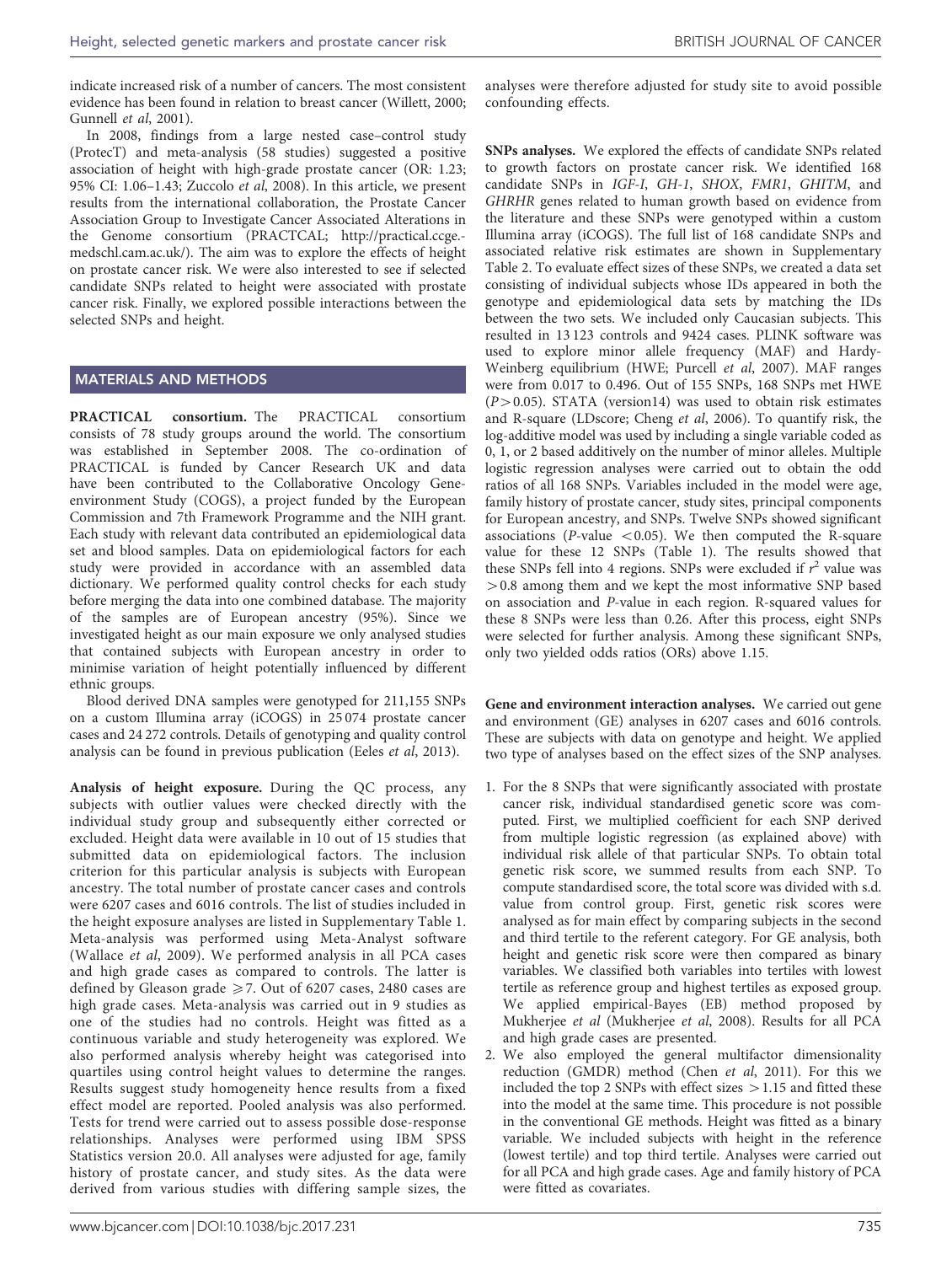<span id="page-3-0"></span>

| Table 1. R-square for 8 SNPs                        |            |            |            |           |           |         |           |           |  |  |  |
|-----------------------------------------------------|------------|------------|------------|-----------|-----------|---------|-----------|-----------|--|--|--|
| <b>SNPs</b>                                         | rs11630647 | rs11831436 | rs13317803 | rs2229765 | rs2871864 | rs35767 | rs5742612 | rs6503691 |  |  |  |
| rs11630647                                          |            |            |            |           |           |         |           |           |  |  |  |
| rs11831436                                          | 0.0000     |            |            |           |           |         |           |           |  |  |  |
| rs13317803                                          | 0.0001     | 0.0000     |            |           |           |         |           |           |  |  |  |
| rs2229765                                           | 0.0000     | 0.0001     | 0.0000     |           |           |         |           |           |  |  |  |
| rs2871864                                           | 0.2013     | 0.0001     | 0.0000     | 0.0030    |           |         |           |           |  |  |  |
| rs35767                                             | 0.0000     | 0.0484     | 0.0000     | 0.0000    | 0.0001    |         |           |           |  |  |  |
| rs5742612                                           | 0.0000     | 0.2629     | 0.0000     | 0.0000    | 0.0001    | 0.2080  |           |           |  |  |  |
| rs6503691                                           | 0.0002     | 0.0001     | 0.0001     | 0.0001    | 0.0000    | 0.0000  | 0.0001    |           |  |  |  |
| Abbreviation: SNP = single-nucleotide polymorphism. |            |            |            |           |           |         |           |           |  |  |  |

#### RESULTS

Subject characteristics are displayed in Table 2. Family history of prostate cancer is associated with prostate cancer risk. Subjects with a positive family history of prostate cancer had a 12% increase in prostate cancer risk. Mean height for cases and controls was 176.3 and 176.8 cms, respectively. The Student's t-test suggests a significant difference in the means between the two groups  $(P-value < 0.05)$ . Results from a meta-analysis of height are presented in [Figures 1 and 2](#page-4-0). ORs were adjusted for age, family history of prostate cancer, and study site. In all cases and high grade cases, point risk estimates of each study are very similar and are close to 1. None of the estimated relative risks is statistically significant. The heterogeneity P-value of 0.467 in all cases and 0.634 in high grade cases suggests that studies are homogenous. ORs of fixed effect model in all cases and high grade cases are 1.002 (95% CI 0.996–1.009) and 1.003 (95% CI 0.996–1.011) respectively.

Results from pooled analysis yielded similar risk estimates with OR 1.004, 95% CI 0.996–1.012 in all cases and OR 1.007, 95% CI 0.999– 1.015 in high grade cases. We also analysed height as a categorical variable. Results are presented in [Table 3.](#page-4-0) Results also suggest no overall association between height and prostate cancer risk comparing all cases with controls. In the high-grade case group, however, significant results were observed in the fourth quartile as compared to the first quartile (OR 1.22, 95% CI 1.014–1.477).

[Table 4](#page-5-0) shows the ORs of candidate SNPs with statistically significant results. ORs range from 0.90 to 1.32 with *P*-value from  $10^{-2}$  to  $10^{-3}$ . One SNPs in the IGF-I gene had the highest ORs (1.32).

[Table 5](#page-5-0) shows the ORs of genetic risk scores and prostate cancer risk. A significant result was observed in the third tertile as compared to reference tertile (OR 1.13 with 95% CI 1.03–1.23) when all prostate cancer cases were included. The P-value for trend is also statistically significant. In the high grade cases, similar results were observed. There is also a trend of increasing risk with increasing genetic risk scores in all prostate cancer cases and in high grade cases.

The interaction results between height and genetic risk scores suggest that there is no GE interaction between height and genetic risk score ([Table 6\)](#page-5-0) regardless of type of cases.

Results of the GE analyses by GMDR method are depicted in [Table 7.](#page-5-0) We fitted 2 SNPs with effect sizes  $>1.15$  into the model and adjusted for covariates (age and family history of PCA). None of the models yield significant ORs regardless of case type. This is confirmed by cross-validation consistency. Both all and high grade cases, the extended models show consistency across testing sets.

#### **DISCUSSION**

This study investigated the effect of height and its possible interaction with selected SNPs from the PRACTICAL consortium

| Table 2. Demographic data                                                                                                                                       |                         |                         |              |       |       |                      |  |  |  |  |  |
|-----------------------------------------------------------------------------------------------------------------------------------------------------------------|-------------------------|-------------------------|--------------|-------|-------|----------------------|--|--|--|--|--|
| 95% CI                                                                                                                                                          |                         |                         |              |       |       |                      |  |  |  |  |  |
| Variables                                                                                                                                                       | Case                    | Control                 | OR.          | Lower | Upper | P-value              |  |  |  |  |  |
| Age (years)                                                                                                                                                     |                         |                         |              |       |       |                      |  |  |  |  |  |
| Number<br>Mean $\pm$ s.d.                                                                                                                                       | 6207<br>$63 \pm 7$      | 6016<br>$60 \pm 7$      |              |       |       | < 0.001 <sup>a</sup> |  |  |  |  |  |
| Family history of PCA <sup>b</sup>                                                                                                                              |                         |                         |              |       |       |                      |  |  |  |  |  |
| <b>No</b><br>Yes                                                                                                                                                | 4051<br>904             | 3594<br>831             | 1.00<br>1.12 | 1.00  | 1.24  | < 0.05               |  |  |  |  |  |
| Height (cm)- all cases                                                                                                                                          |                         |                         |              |       |       |                      |  |  |  |  |  |
| Mean $\pm$ s.d.<br>Number                                                                                                                                       | $176.3 \pm 7.0$<br>2480 | $176.8 \pm 7.1$<br>6016 |              |       |       | < 0.001 <sup>a</sup> |  |  |  |  |  |
| Height (cm)- aggressive cases                                                                                                                                   |                         |                         |              |       |       |                      |  |  |  |  |  |
| Mean $\pm$ s.d.                                                                                                                                                 | $176.3 \pm 7.0$         | $176.8 \pm 7.1$         |              |       |       | $< 0.05^a$           |  |  |  |  |  |
| Abbreviations: $Cl =$ confidence interval; $OR =$ odds ratio; $PCA =$ prostate cancer.<br><sup>a</sup> P-value of Student t-test.<br><b>b</b> Adjusted for age. |                         |                         |              |       |       |                      |  |  |  |  |  |

in 6207 cases and 6016 controls. The consortium is an international collaboration on PCA and it has had notable successes for example in identifying 100 new genetic loci [\(Eeles](#page-7-0) et al[, 2008, 2009, 2013;](#page-7-0) Al Olama et al[, 2009, 2012, 2014](#page-7-0)). These loci confer small to medium risks with highly significant P-values of  $\leq 10^{-7}$  (GWAS significance).

There are, however, many polymorphisms with estimated risks less statistically significant which could still play an important role, particularly in the presence of environmental exposure. We therefore created a data set (subjects with epidemiological data and genotype data) which allowed us to investigate such a hypothesis.

Out of the 6207 cases, 2480 cases (40%) are high grade cases defined by Gleason grade  $\geq$  7. One of the limitations of defining high grade cases is that we did not have data on Gleason grade breakdown hence we have to use combined score data of 7 rather than  $(4 + 3 \text{ or } 3 + 4)$ . Age and family history of PCA are confirmed risk factors in our study (Table 2). We investigated height in 3 ways. First, we explored height phenotype as a main exposure. Second, we investigated genetic profile (candidate SNPs) related to height, and third, we determined if there are any potential interactions between the selected SNPs and height. SNPs were deemed 'related to height' because they are found in candidate genes for height but they have not necessarily been identified in GWAS as underlying the variability of the height phenotype. We present results for all PCA cases and high grade cases as compared to controls. Although mean height values were very similar between cases and controls the mean difference was statistically significant and is in the opposite direction to that expected. In a multivariate analysis adjusted for age, family history of PCA and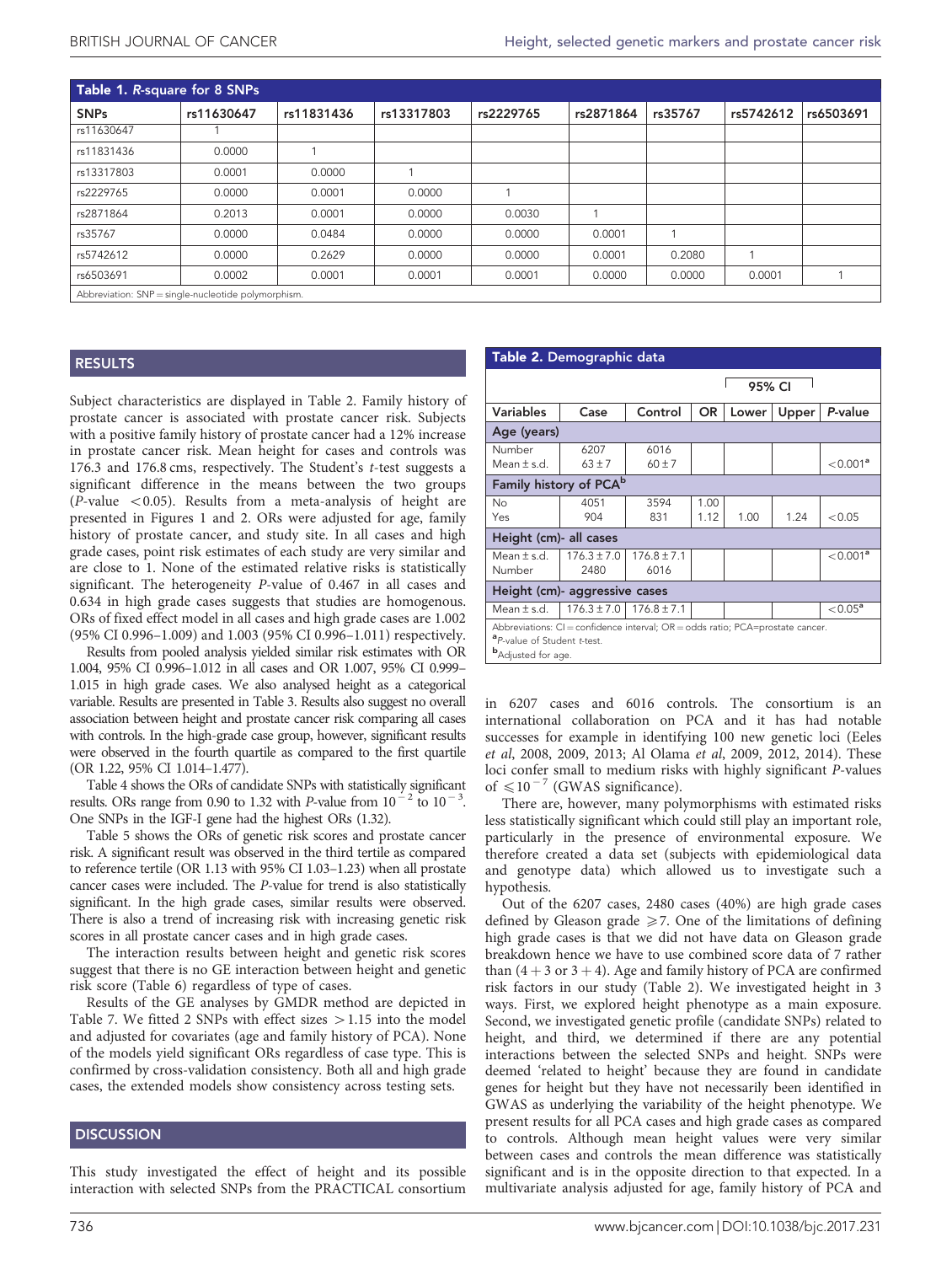<span id="page-4-0"></span>





Figure 2. Forest plot (high grade cases).

| Table 3. Height as quartiles and prostate cancer risk          |                                                                                                                            |                 |        |       |         |                                      |                 |       |        |         |  |  |
|----------------------------------------------------------------|----------------------------------------------------------------------------------------------------------------------------|-----------------|--------|-------|---------|--------------------------------------|-----------------|-------|--------|---------|--|--|
| All cases<br>High grade cases                                  |                                                                                                                            |                 |        |       |         |                                      |                 |       |        |         |  |  |
|                                                                |                                                                                                                            |                 | 95% CI |       |         |                                      |                 |       | 95% CI |         |  |  |
|                                                                | Number of<br>subjects<br>(all                                                                                              |                 |        |       |         | Number of<br>subjects<br>(High grade |                 |       |        |         |  |  |
| Height (cm)                                                    | $cases + controls)$                                                                                                        | OR <sup>a</sup> | Lower  | Upper | P-value | $cases + controls)$                  | OR <sup>a</sup> | Lower | Upper  | P-value |  |  |
| $Q1 (\leq 173.0)$                                              | 2949                                                                                                                       | 1.00            |        |       |         | 2000                                 | 1.00            |       |        |         |  |  |
| $Q2(173.1 - 177.9)$                                            | 3210                                                                                                                       | 1.16            | 0.99   | 1.35  | 0.064   | 2196                                 | 1.20            | 0.99  | 1.46   | 0.069   |  |  |
| Q3 (178.0-180.0)                                               | 1865                                                                                                                       | 1.07            | 0.89   | 1.28  | 0.467   | 1331                                 | 1.19            | 0.94  | 1.49   | 0.150   |  |  |
| Q4 (> 180.0)                                                   | 4199                                                                                                                       | 1.11            | 0.96   | 1.28  | 0.173   | 2969                                 | 1.22            | 1.01  | 1.48   | 0.035   |  |  |
| <sup>a</sup> Adjusted for age, family history and study sites. | Abbreviations: CI = confidence interval; OR = odds ratio. All cases P for trend 0.407. High-grade cases P for trend 0.075. |                 |        |       |         |                                      |                 |       |        |         |  |  |

study sites, height as a continuous variable did not show associations with PCA risk in either all PCA cases or high grade PCA cases. However, height categorised in quartiles did show significantly increased risk in high grade cases. Subjects with a height  $>$  180 cm are at 22% increased risk compared with subjects with height  $<$  173 cm. We did not observe any association between height and low grade cases ((Gleason grade  $\langle$ 7) results are not presented in the paper). Our findings suggest taller subjects are at

increased risk of high grade PCA risk. A previous report from a large nested case–control study (ProtecT) reported the OR of prostate-specific antigen–detected high-grade PCA per 10 cm increase in height was 1.23; 95% CI: 1.06–1.43. In a meta-analysis of 58 studies, a smaller effect was reported (random-effects OR: 1.12; 95% CI: 1.05–1.19) [\(Zuccolo](#page-10-0) et al, 2008). Findings from The Early Stage Prostate Cancer Cohort Study which looked at the relationship between height and prostate cancer grade in various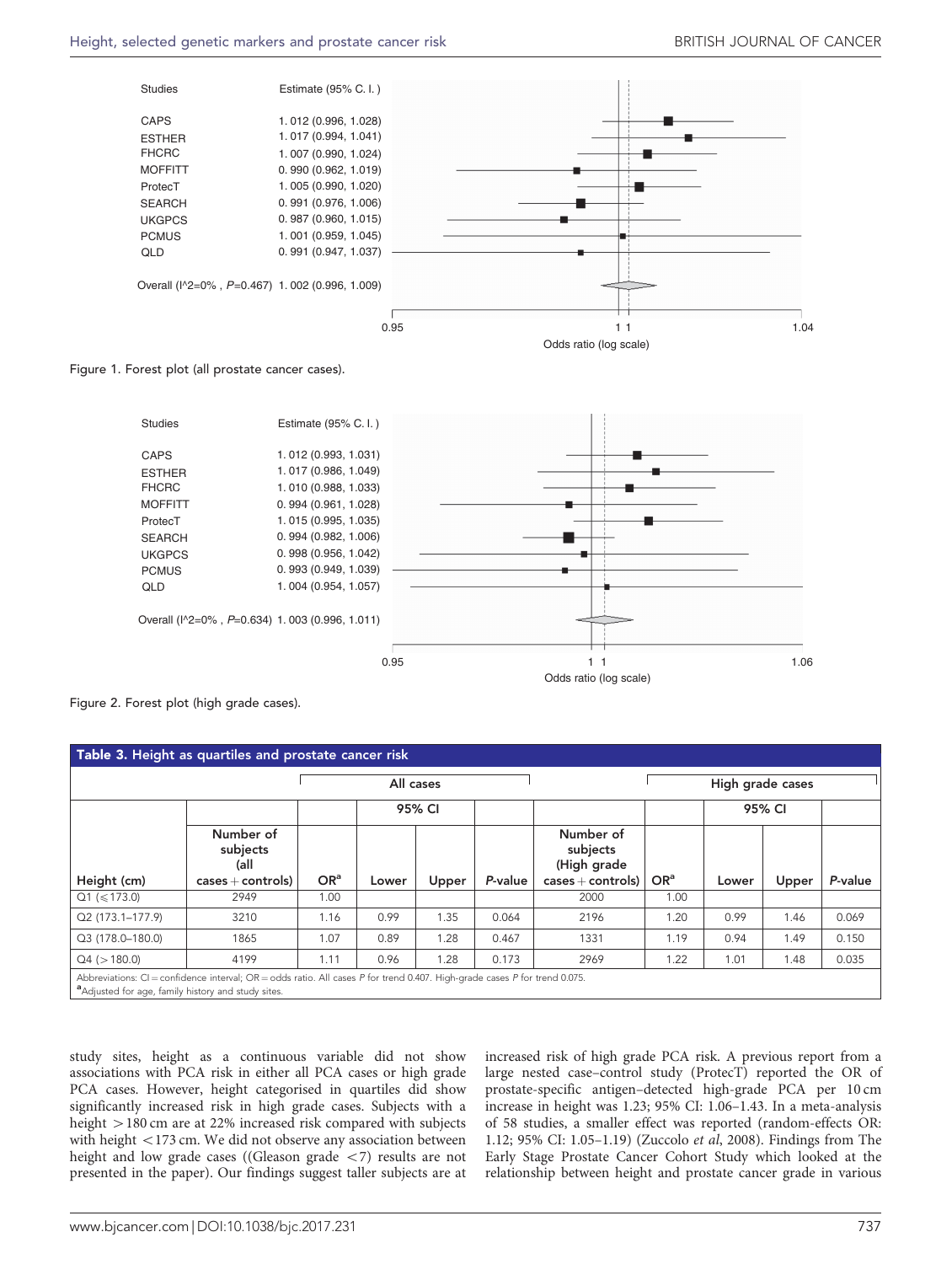#### <span id="page-5-0"></span>Table 4. Candidate SNPs with significant associations

|                                                                                                                                                                                                                           |              |                    |                          | 95% CI |       |         |  |  |  |
|---------------------------------------------------------------------------------------------------------------------------------------------------------------------------------------------------------------------------|--------------|--------------------|--------------------------|--------|-------|---------|--|--|--|
| <b>SNP</b>                                                                                                                                                                                                                | Minor allele | Genes              | Odds ratios <sup>a</sup> | Lower  | Upper | P-value |  |  |  |
| rs6503691                                                                                                                                                                                                                 | A            | GHDC:STAT5B:STAT5A | 0.90                     | 0.82   | 0.99  | 0.036   |  |  |  |
| rs13317803                                                                                                                                                                                                                | G            | GHSR:TNFSF10       | 1.08                     | 1.01   | 1.14  | 0.016   |  |  |  |
| rs11831436                                                                                                                                                                                                                | A            | IGF1               | 1.19                     | 1.01   | 1.41  | 0.040   |  |  |  |
| rs35767                                                                                                                                                                                                                   | А            | IGF1               | 1.12                     | 1.03   | 1.22  | 0.006   |  |  |  |
| rs5742612                                                                                                                                                                                                                 | G            | IGF1               | 1.32                     | 1.13   | 1.55  | 0.001   |  |  |  |
| rs11630647                                                                                                                                                                                                                | А            | IGF1R              | 1.08                     | 1.01   | 1.15  | 0.035   |  |  |  |
| rs2871864                                                                                                                                                                                                                 | C            | IGF1R              | 1.11                     | 1.01   | 1.22  | 0.031   |  |  |  |
| rs2229765                                                                                                                                                                                                                 | A            | IGF1R:PGPEP1L      | 1.08                     | 1.02   | 1.15  | 0.013   |  |  |  |
| Abbreviations: CI = confidence interval; SNP = single-nucleotide polymorphism.<br>a Multiple logistic regression adjusted for age, family history of prostate cancer, study site and Principal Components of EU ancestry. |              |                    |                          |        |       |         |  |  |  |

### Table 5. Estimated risk of genetic risk scores (standardised score) and prostate cancer risk

| <b>All PCA</b>                                                                                                                                                      |                         |        |       |         | High grade PCA          |        |       |         |  |
|---------------------------------------------------------------------------------------------------------------------------------------------------------------------|-------------------------|--------|-------|---------|-------------------------|--------|-------|---------|--|
|                                                                                                                                                                     |                         | 95% CI |       |         |                         | 95% CI |       |         |  |
| Genetic risk score                                                                                                                                                  | Odds ratio <sup>a</sup> | Lower  | Upper | P-value | Odds ratio <sup>a</sup> | Lower  | Upper | P-value |  |
| Reference                                                                                                                                                           | 1.00                    |        |       |         | 1.00                    |        |       |         |  |
| 2nd tertile                                                                                                                                                         | 1.06                    | 0.97   | 1.16  | 0.186   | 1.03                    | 0.92   | 1.16  | > 0.05  |  |
| 3rd tertile                                                                                                                                                         | 1.13                    | 1.04   | 1.23  | 0.006   | .55                     | 1.03   | 1.29  | < 0.05  |  |
| Abbreviations: CI = confidence interval; PCA=prostate cancer. All cases P for trend 0.006, high-grade cases P for trend 0.014.<br><sup>a</sup> Adjusted for height. |                         |        |       |         |                         |        |       |         |  |

| Table 6. GE interaction result (Bayesian method)–interaction between Height and genetic risk scores |                                                                                                                                                                                                        |         |         |         |       |                                    |       |        |  |  |  |
|-----------------------------------------------------------------------------------------------------|--------------------------------------------------------------------------------------------------------------------------------------------------------------------------------------------------------|---------|---------|---------|-------|------------------------------------|-------|--------|--|--|--|
|                                                                                                     | $G = 0$                                                                                                                                                                                                |         |         | $G = 1$ |       |                                    |       | 95% CI |  |  |  |
| Group                                                                                               | $E=0$                                                                                                                                                                                                  | $E = 1$ | $E = 0$ | $E = 1$ | Total | <b>Estimated</b><br>interaction OR | Lower | Upper  |  |  |  |
| Control                                                                                             | 666                                                                                                                                                                                                    | 743     | 670     | 725     | 2804  |                                    |       |        |  |  |  |
| All PCA case                                                                                        | 738                                                                                                                                                                                                    | 629     | 766     | 743     | 2876  | 1.14                               | 0.98  | 1.33   |  |  |  |
| High-grade PCA case                                                                                 | 293                                                                                                                                                                                                    | 248     | 305     | 305     | 1151  | 1.18                               | 0.94  | 1.49   |  |  |  |
|                                                                                                     | Abbreviations: CI = confidence interval; PCA=prostate cancer. G = 0-subjects with genetic risk score in the first tertile, G = 1-subjects with genetic risk score in the third tertile. E = 0-subjects |         |         |         |       |                                    |       |        |  |  |  |

with height in the first tertile,  $E = 1$ -subjects with height in the third tertile.

| Table 7. GE with 2 IGF-I pathway SNPs by GMDR method |                                                                                                                                                                       |                     |                        |                                 |                        |                                        |  |  |  |  |  |
|------------------------------------------------------|-----------------------------------------------------------------------------------------------------------------------------------------------------------------------|---------------------|------------------------|---------------------------------|------------------------|----------------------------------------|--|--|--|--|--|
| Group                                                | Best model                                                                                                                                                            | Testing<br>accuracy | Testing<br>sensitivity | Testing odds ratio <sup>a</sup> | Testing $\chi^2$       | <b>Cross-validation</b><br>consistency |  |  |  |  |  |
| All PCA cases                                        | Height                                                                                                                                                                | 0.51                | 0.51                   | 1.07 (95% CI 0.72-1.59)         | $0.69$ (P = 0.408)     | 10/10                                  |  |  |  |  |  |
|                                                      | Height, rs5742612                                                                                                                                                     | 0.51                | 0.51                   | 1.12 (95% CI 0.75-1.66)         | $0.84$ ( $P = 0.358$ ) | 10/10                                  |  |  |  |  |  |
|                                                      | Height, rs5742612, rs11831436                                                                                                                                         | 0.51                | 0.51                   | 1.09 (95% CI 0.73-1.61)         | $0.75 (P = 0.387)$     | 10/10                                  |  |  |  |  |  |
| High grade cases                                     | Height                                                                                                                                                                | 0.51                | 0.54                   | 1.16 (95% CI 0.63-2.11)         | $0.63 (P = 0.429)$     | 10/10                                  |  |  |  |  |  |
|                                                      | Height, rs11831436                                                                                                                                                    | 0.51                | 0.52                   | 1.06 (95% CI 0.58-1.94)         | $0.22 (P = 0.636)$     | 10/10                                  |  |  |  |  |  |
|                                                      | Height, rs5742612, rs11831436                                                                                                                                         | 0.51                | 0.53                   | 1.12 (95% CI 0.62-2.05)         | $0.44 (P = 0.507)$     | 10/10                                  |  |  |  |  |  |
|                                                      | Abbreviations: GE=qene and environment; GMDR=qeneral multifactor dimensionality reduction; IGF=insulin-like growth factor; PCA=prostate cancer; SNP=single-nucleotide |                     |                        |                                 |                        |                                        |  |  |  |  |  |

polymorphism.

**a**<br><sup>a</sup>Testing odds ratios adjusted for age and family history of prostate cancer.

subpopulations of men with potentially different risk of high-grade PCA also suggested that participants in the highest quartile of height were more than twice as likely to have a Gleason score  $\geq 7$  $(4 + 3)$  at biopsy than participants in the lowest quartile of height (OR 2.14 (95% CI 1.11, 4.14); [Farwell](#page-8-0) et al, 2011). Two other studies presented results exclusively on cases with advanced stage

PCA and both supported a positive association between height and PCA risk (Hayes et al[, 1999](#page-9-0); [Norrish](#page-9-0) et al, 2000). Hayes and colleagues observed a two-fold increased risk in white men with height  $>1.75$  metres compared to height  $<1.67$  metres. The association was absent among black men [\(Hayes](#page-9-0) et al, 1999). Norrish and colleagues investigated the role of height and PCA risk in both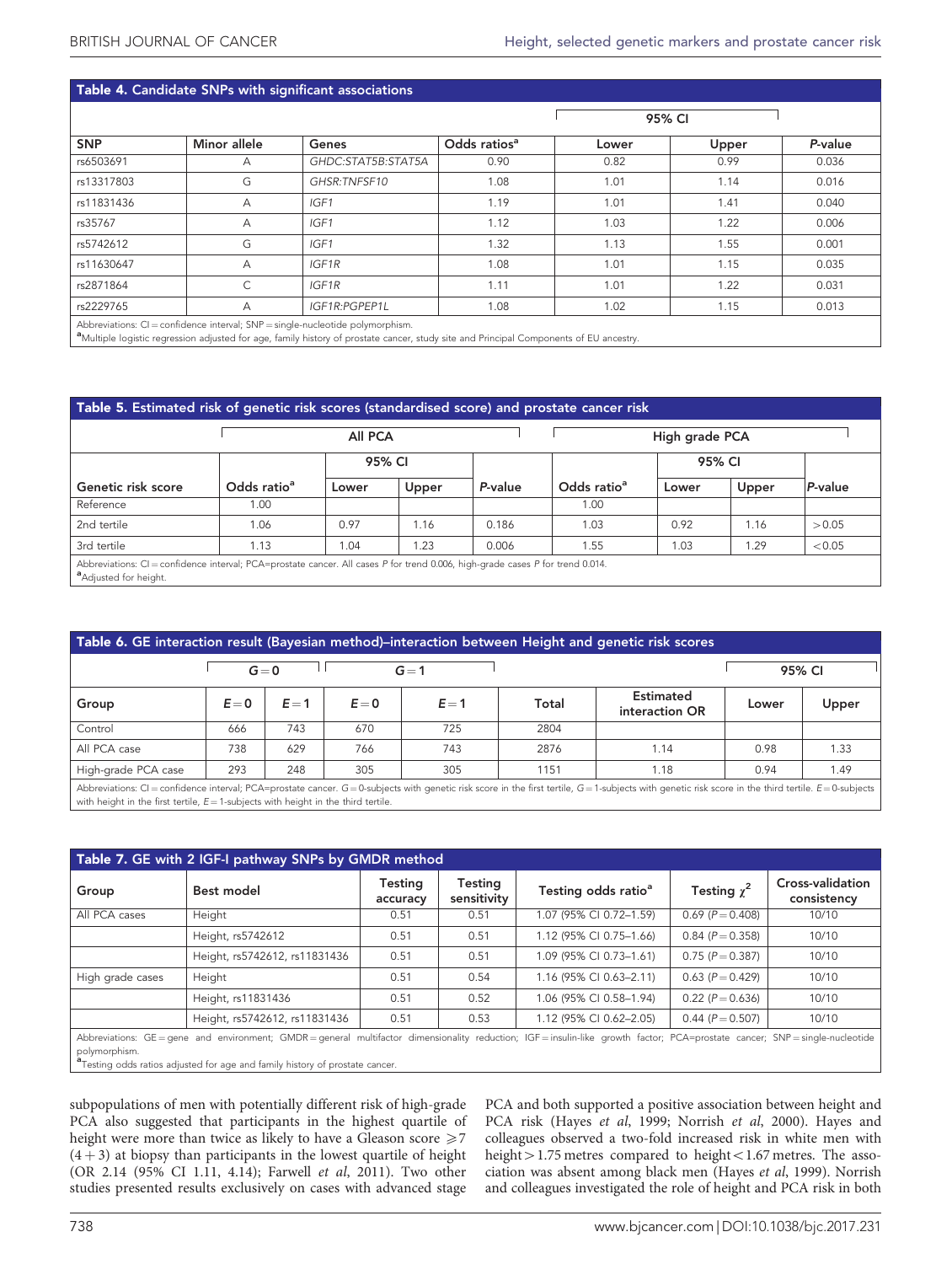sporadic cancer cases and familial cancer cases. The study used the Gleason grading score to characterise the cases. Advanced PCA cases were defined by combined Gleason score  $\geq 7$  and localised PCA cases by combined Gleason score  $\leq 6$ . Results on sporadic advanced cancer showed an indication of risk increasing across the quintiles ( $p$  for trend  $= 0.07$ ) which is similar to our high grade cases. Moreover the risk was greater among those with a positive family history of PCA (OR for height  $>179$  cm compared to  $<$ 170 cm = 7.41, 95% CI 1.68-32.67, p for trend = 0.02). A null association was reported in localised cases. Not only is height potentially associated with PCA risk but it also shows association with PCA mortality. A recent publication including more than 1 million subjects investigated adult height and the risk of causespecific death and vascular morbidity suggested that hazard ratios per 6.5 cm greater height were 1.04 (1.03–1.06) for death from cancers and 1.07 (1.02–1.11) for death from PCA ([Emerging Risk](#page-8-0) [Factors Collaboration, 2012\)](#page-8-0). In contrast, the results form a large cohort of 10 501 PCA cases and 10 831 controls within the NCI Breast and Prostate Cancer Cohort Consortium (BPC3) suggested that height was not associated with PCA risk both as a continuous variable (OR: 1.001, 95% CI: 1.000–1.002 per cm increase,  $P = 0.12$ ) or as in tertiles (OR: 1.02, 95% CI: 0.99–1.06,  $P = 0.24$ ) ([Lindstrom](#page-9-0) et al, 2011). A null association was reported in the study also using PRACTICAL genotype data set and investigated the effect of height and prostate cancer incidence and mortality using Mendelian randomisation approach ([Davies](#page-8-0) et al, 2015). The authors analysed genetic variants associated with height from published genome-wide association studies and reported that these genetic variants are strong instrument for the variable. There are some limitations in that GWA studies will not explain a majority of the estimated 80% contribution of genetic factors to variation in height [\(Lango Allen](#page-9-0) et al, 2010).

Human height is well known as a polygenic trait with a number of genes that contribute to height ([Chial, 2008\)](#page-8-0). Recent GWAS studies have identified strong and moderate effects of genes related to human height [\(Weedon and Frayling, 2008;](#page-10-0) [McEvoy and](#page-9-0) [Visscher, 2009](#page-9-0)). Single SNPs with small effects in aggregate form can be applied to assign individuals to their height distribution ([Lettre, 2009](#page-9-0)). We applied a candidate SNPs approach and identified SNPs in genes that had been genotyped in our consortium that were related to growth processes. These SNPs were in the genes IGF-I, GH-1, SHOX, FMR1, GHITM, and GHRHR [\(Gunnell, 2000](#page-9-0); Ellis et al[, 2001](#page-8-0); [Gunnell](#page-9-0) et al, 2001). Twelve SNPs in these genes show significant associations. We computed  $r^2$  and kept the 8 SNP based on association and P-value in each region. Only one SNP (rs6503691) showed a small protective effect. This SNP is reported to associate with significantly decreased risk of breast cancer [\(Johansson](#page-9-0) et al, [2007](#page-9-0); Zhao et al[, 2015\)](#page-10-0). Polymorphisms in the IGF signalling pathway have been shown to associate with PCA mortality ([Cao](#page-8-0) et al[, 2014](#page-8-0)). Other studies reported null associations (Gu [et al](#page-9-0), [2010](#page-9-0); [Tsilidis](#page-9-0) et al, 2013). We also explored association between aggregated SNPs score as main effect; results support that individuals with genetic risk scores in the third tertiles are at increased risk of high grade PCA at 15% and of all PCA cases at 13% as compared with the lowest tertile. A test for trend also supports a dose-response relationship ( $P$ -value  $< 0.05$  in both case groups). These findings support that a genetic risk score in the growth pathway are associated with high grade PCA. IGF genes have been previously linked with PCA (Cheng et al[, 2006;](#page-8-0) [Johansson](#page-9-0) et al, 2007; Cao et al[, 2014](#page-8-0); Gan et al[, 2014;](#page-8-0) [Qian](#page-9-0) et al[, 2014](#page-9-0); [Takeuchi](#page-9-0) et al, 2014; Travis et al[, 2016\)](#page-9-0). GHSR genes are also previously reported to associate with prostate cancer risk ([Dressen, 2007\)](#page-8-0). We also investigated possible gene-environment interactions using two approaches. The first approach uses combined genetic risk scores and a binary variable of height with the first tertile as the reference group and the third tertile as the

'exposed' group. Analyses were done in both PCA and high grade case group using the Bayesian method proposed by ([Mukherjee](#page-9-0) et al[, 2008\)](#page-9-0). Results of the GE analyses however suggested no interaction between genetic risk scores and height. In the second approach, we selected the top 2 SNPs with the strongest effect sizes and fitted a model using the GMDR method (Chen et al[, 2011](#page-8-0)). The GMDR method allows adjustment for discrete and quantitative covariates and is applicable to both dichotomous and continuous phenotypes. The GMDR with covariate adjustment had a power of  $>80\%$  in a case–control design with a sample size of  $\geq$  2000. We applied the GMDR method because it differs from the traditional GE method in that it allows more than 1 SNP in the model (traditional method-based on the concept of single-factor– based approaches; Lou et al[, 2007\)](#page-9-0). The results also showed no interactions. None of the main effect (height) and extended models showed any significant results.

In summary, our findings suggest that height and genetic variants related to the human growth pathway are associated with high grade PCA risk. Taller men of  $>1.80$  m are at increased risk of high grade PCA. Genetic variants in genes that relate to growth pathways are associated with prostate cancer risk. The estimated risk is evident amongst subjects in the highest score group when combined genetic risk scores were used. There is, however, no GE interaction between selected genetic variants and height.

## ACKNOWLEDGEMENTS

This study would not have been possible without the contributions of the following: Per Hall (COGS); Douglas F Easton, Paul Pharoah, Kyriaki Michailidou, Manjeet K Bolla, Qin Wang (BCAC), Andrew Berchuck (OCAC), Rosalind A Eeles, Douglas F Easton, Ali Amin Al Olama, Zsofia Kote-Jarai, Sara Benlloch (PRACTICAL), Georgia Chenevix-Trench, Antonis Antoniou, Lesley McGuffog, Fergus Couch and Ken Offit (CIMBA), Joe Dennis, Alison M Dunning, Andrew Lee, and Ed Dicks, Craig Luccarini and the staff of the Centre for Genetic Epidemiology Laboratory, Javier Benitez, Anna Gonzalez-Neira, and the staff of the CNIO genotyping unit, Jacques Simard and Daniel C Tessier, Francois Bacot, Daniel Vincent, Sylvie LaBoissière and Frederic Robidoux and the staff of the McGill University and Génome Québec Innovation Centre, Stig E Bojesen, Sune F Nielsen, Borge G Nordestgaard, and the staff of the Copenhagen DNA laboratory, and Julie M Cunningham, Sharon A Windebank, Christopher A Hilker, Jeffrey Meyer and the staff of Mayo Clinic Genotyping Core Facility. Funding for the iCOGS infrastructure came from: the European Community's Seventh Framework Programme under grant agreement no 223175 (HEALTH-F2-2009-223175) (COGS), Cancer Research UK (C1287/A10118, C1287/A 10710, C12292/ A11174, C1281/A12014, C5047/A8384, C5047/A15007, C5047/ A10692, and C8197/A16565), the National Institutes of Health (CA128978) and Post-Cancer GWAS initiative (1U19 CA148537, 1U19 CA148065 and 1U19 CA148112–the GAME-ON initiative), the Department of Defence (W81XWH-10-1-0341), the Canadian Institutes of Health Research (CIHR) for the CIHR Team in Familial Risks of Breast Cancer, Komen Foundation for the Cure, the Breast Cancer Research Foundation, and the Ovarian Cancer Research Fund. Funding for ICEP ('This work was also supported by CRUK (grant number C18281/A19169)'). Funding for the CRUK study and PRACTICAL consortium: this work was supported by the Canadian Institutes of Health Research, European Commission's Seventh Framework Programme grant agreement no 223175 (HEALTH-F2-2009-223175), Cancer Research UK Grants C5047/A7357, C1287/A10118, C5047/ A3354, C5047/A10692, C16913/A6135, and The National Institute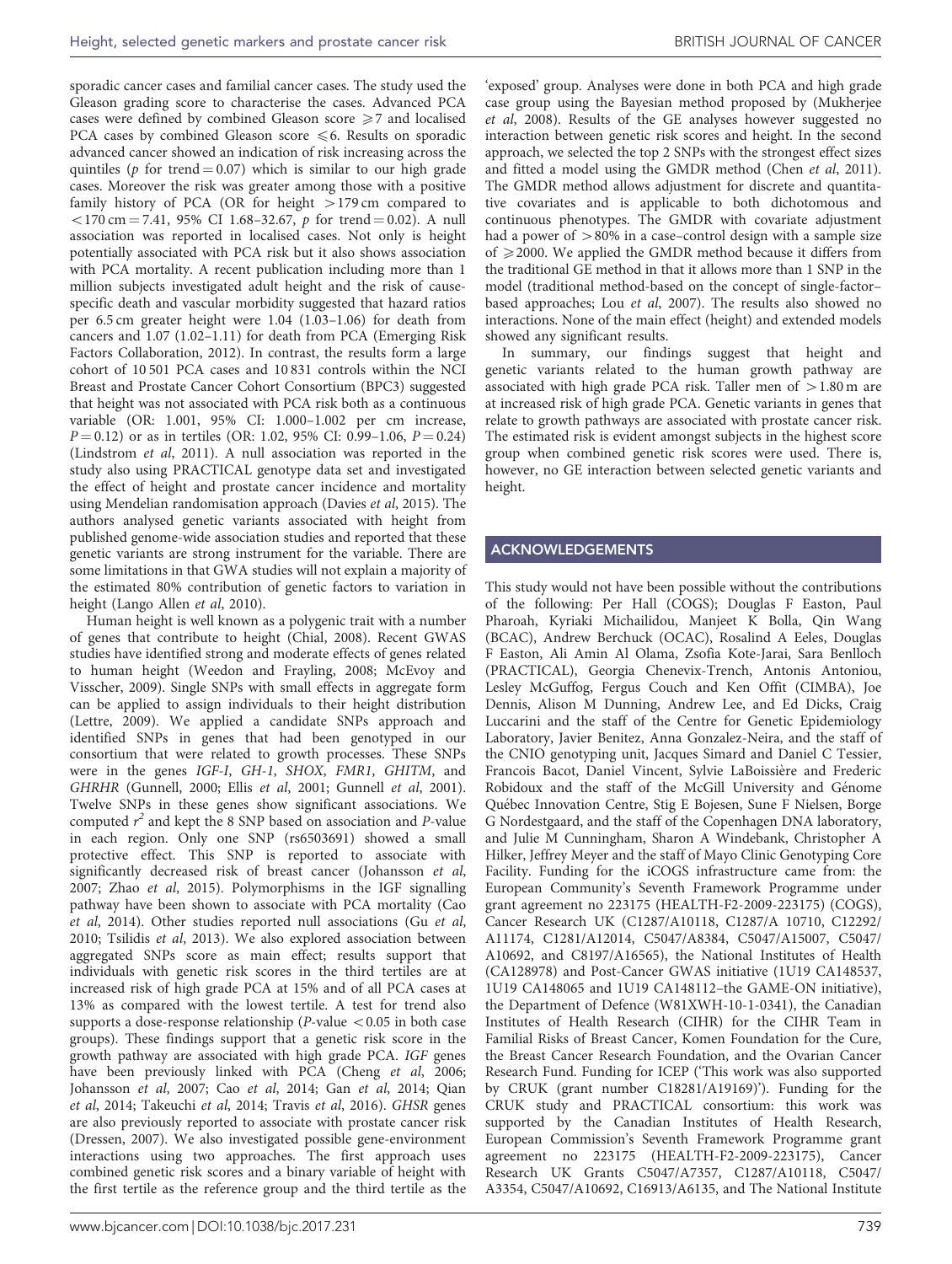<span id="page-7-0"></span>of Health (NIH) Cancer Post-Cancer GWAS initiative grant: No. 1 U19 CA 148537-01 (the GAME-ON initiative). We acknowledge support from the NIHR to the Biomedical Research Centre at The

#### CONFLICT OF INTEREST

Trust.

The authors declare no conflict of interest.

### THE PRACTICAL CONSORTIUM

(In addition to those named in the author list) Information on the consortium can be found at [http://practical.ccge.medschl.](<bold>http://practical.ccge.medschl.cam.ac.uk/</bold>) [cam.ac.uk/](<bold>http://practical.ccge.medschl.cam.ac.uk/</bold>).

Institute of Cancer Research and Royal Marsden NHS Foundation

Johanna Schleutker<sup>28,29</sup>, Børge G Nordestgaard<sup>30,31</sup>, Fredrik Wiklund<sup>32</sup>, Ruth C Travis<sup>33</sup>, Christopher A Haiman<sup>34</sup>, Stephen N Thibodeau<sup>35</sup>,Christiane Maier<sup>36</sup>, Vogel Walther<sup>37</sup>, William J Blot<sup>38,39</sup>, Adam S Kibel<sup>40</sup>, Cezary Cybulski<sup>41</sup>, Lisa Cannon-Albright<sup>42,43</sup>, Hardev Pandha<sup>44</sup>, Manuel R Teixeira<sup>45,46</sup>, Margaret Cook $^{47}$ , Koveela Govindasami $^{48}$ , Michelle Guy $^{49}$ , Daniel Leongamornlert<sup>48</sup>, Emma J Sawyer<sup>48</sup>, Rosemary Wilkinson<sup>48</sup>, Angela Morgan<sup>48</sup>, Cyril Fisher<sup>48</sup>, Edward J. Saunders<sup>48</sup>, Malgorzata Tymrakiewicz<sup>48</sup>, Naomi Livni<sup>48</sup>, Steve Hazel<sup>48</sup>, Tokhir Dadaev<sup>48</sup>, Angela Cox<sup>49</sup>, Anne George<sup>49</sup>, Athene Lane<sup>49</sup>, Gemma Marsden<sup>49</sup>, Michael Davis<sup>49</sup>, Paul Brown<sup>49</sup>, John Pedersen<sup>50</sup>, John L Hopper<sup>51</sup>, Ami Karlsson<sup>52</sup>, Carin Cavalli-Bjoerkman<sup>52</sup>, Jan Adolfson<sup>52</sup>, Jan-Erik Johansson<sup>52</sup>, Michael Broms<sup>52</sup>, Paer Stattin<sup>52</sup>, Suzanne Kolb<sup>53</sup>, Christa Stegmaier<sup>54</sup>, Babu Zachariah<sup>55</sup>, Hyun Park<sup>55</sup>, James Haley<sup>55</sup>, Julio Pow-Sang<sup>55</sup>, Maria Rincon<sup>55</sup>, Selina Radlein<sup>55</sup>, Aleksandrina Vlahova<sup>56</sup>, Atanaska Mitkova<sup>57</sup>, Darina Kachakova<sup>57</sup>, Elenko Popov<sup>58</sup>, Svetlana Christova<sup>56</sup>, Tihomir Dikov<sup>56</sup>, Allison Eckert<sup>59</sup>, Angus Collins<sup>59</sup>, Glenn Wood<sup>59</sup>, Greg Malone<sup>59</sup>, Kimberly Alexander<sup>59</sup>, Kris Kerr<sup>59</sup>, Mary-Anne Kedda<sup>59</sup>, Megan Turner<sup>59</sup>, Pamela Saunders<sup>59</sup>, Peter Heathcote<sup>59</sup>, Srilakshmi Srinivasan<sup>59</sup>, Tracy Omara<sup>59</sup>, Trina Yeadon<sup>59</sup>, Felicity Lose<sup>59</sup>

<sup>28</sup>Department of Medical Biochemistry and Genetics Institute of Biomedicine Kiinamyllynkatu 10, University of Turku, FI-20014 Turku, Finland; <sup>29</sup>BioMediTech, University of Tampere and FimLab Laboratories, Tampere 33520, Finland; <sup>30</sup>Department of Clinical Biochemistry, Herlev Hospital, Copenhagen University Hospital, Herlev Ringvej 75, DK-2730 Herlev, Denmark; <sup>31</sup>Faculty of Health and Medical Sciences, University of Copenhagen, Blegdamsvej 3B, Copenhagen 2200, Denmark; 32Department of Medical Epidemiology and Biostatistics, Karolinska Institute, Stockholm 10435, Sweden; 33Cancer Epidemiology Unit, Nuffield Department of Population Health University of Oxford, Oxford CB2 0RE, UK; <sup>34</sup>Department of Preventive Medicine, Keck School of Medicine, University of Southern California/Norris Comprehensive Cancer Center, Los Angeles, CA 90033, USA; <sup>35</sup>Department of Laboratory Medicine and Pathology, Mayo Clinic, Rochester, MN 55905, USA; <sup>36</sup>Department of Urology, University Hospital Ulm, Ulm 89081, Germany; <sup>37</sup>Institute of Human Genetics, University Hospital Ulm, 89081 Ulm, Germany; <sup>38</sup>International Epidemiology Institute, 1555 Research Blvd., Suite 550, Rockville, MD 20850, USA; 39Division of Epidemiology, Department of Medicine, Vanderbilt Epidemiology Center, Vanderbilt-Ingram Cancer Center, Vanderbilt University School of Medicine, Nashville, TN 37232, USA; <sup>40</sup>Division of Urologic Surgery, Brigham and Womens Hospital, Dana-Farber Cancer Institute, 75 Francis Street, Boston, MA 02115, USA; <sup>41</sup>International Hereditary Cancer Center, Department of Genetics and Pathology,

Pomeranian Medical University, Szczecin 70-115, Poland; <sup>42</sup>Division of Genetic Epidemiology, Department of Medicine, University of Utah School of Medicine, Salt Lake City, UT 84132, USA; 43George E Wahlen Department of Veterans Affairs Medical Center, Salt Lake City, UT 84148, USA; 44Oncology Group, Faculty of Health and Medical Sciences, The University of Surrey, Guildford, Surrey GU2 7WG, UK; <sup>45</sup>Department of Genetics, Portuguese Oncology Institute, Porto 4200-072, Portugal; <sup>46</sup>Biomedical Sciences Institute (ICBAS), University of Porto, Porto 4050-313, Portugal; <sup>47</sup>Centre for Cancer Genetic Epidemiology, Department of Public Health and Primary Care, University of Cambridge, Strangeways Research Laboratory, Cambridge CB1 8RN, UK; <sup>48</sup>The Institute of Cancer Research, Sutton SM2 5PT, UK; 49CR-UK/YCR Sheffield Cancer Research Centre, University of Sheffield, Sheffield S10 2TN, UK; <sup>50</sup>Tissupath Pty Ltd., Melbourne, Victoria 3122, Australia; <sup>51</sup>Centre for Epidemiology and Biostatistics, Melbourne School of Population and Global Health, The University of Melbourne, Victoria 3010, Australia; <sup>52</sup>Department of Medical Epidemiology and Biostatistics, Karolinska Institute, Stockholm 10435, Sweden; 53Division of Public Health Sciences, Fred Hutchinson Cancer Research Center, Seattle, WA 98109-1024, USA; <sup>54</sup>Saarland Cancer Registry, Saarbrücken 66119, Germany; 55Department of Cancer Epidemiology, Moffitt Cancer Center, 12902 Magnolia Drive, Tampa, FL 33612, USA; 56Department of General and Clinical Pathology, Medical University, Sofia 1431, Bulgaria; <sup>57</sup>Department of Medical Chemistry and Biochemistry, Molecular Medicine Center, Medical University, Sofia, 2 Zdrave Str., Sofia 1431, Bulgaria; 58Department of Urology and Alexandrovska University Hospital, Medical University, Sofia 1431, Bulgaria; <sup>59</sup>Molecular Cancer Epidemiology Laboratory, QIMR Berghofer Medical Research Institute, Brisbane 4029, Australia

#### **REFERENCES**

- Al Olama AA, Kote-Jarai Z, Berndt SI, Conti DV, Schumacher F, Han Y, Benlloch S, Hazelett DJ, Wang Z, Saunders E, Leongamornlert D, Lindstrom S, Jugurnauth-Little S, Dadaev T, Tymrakiewicz M, Stram DO, Rand K, Wan P, Stram A, Sheng X, Pooler LC, Park K, Xia L, Tyrer J, Kolonel LN, Le Marchand L, Hoover RN, Machiela MJ, Yeager M, Burdette L, Chung CC, Hutchinson A, Yu K, Goh C, Ahmed M, Govindasami K, Guy M, Tammela TL, Auvinen A, Wahlfors T, Schleutker J, Visakorpi T, Leinonen KA, Xu J, Aly M, Donovan J, Travis RC, Key TJ, Siddiq A, Canzian F, Khaw KT, Takahashi A, Kubo M, Pharoah P, Pashayan N, Weischer M, Nordestgaard BG, Nielsen SF, Klarskov P, Roder MA, Iversen P, Thibodeau SN, McDonnell SK, Schaid DJ, Stanford JL, Kolb S, Holt S, Knudsen B, Coll AH, Gapstur SM, Diver WR, Stevens VL, Maier C, Luedeke M, Herkommer K, Rinckleb AE, Strom SS, Pettaway C, Yeboah ED, Tettey Y, Biritwum RB, Adjei AA, Tay E, Truelove A, Niwa S, Chokkalingam AP, Cannon-Albright L, Cybulski C, Wokolorczyk D, Kluzniak W, Park J, Sellers T, Lin HY, Isaacs WB, Partin AW, Brenner H, Dieffenbach AK, Stegmaier C, Chen C, Giovannucci EL, Ma J, Stampfer M, Penney KL, Mucci L, John EM, Ingles SA, Kittles RA, Murphy AB, Pandha H, Michael A, Kierzek AM, Blot W, Signorello LB, Zheng W, Albanes D, Virtamo J, Weinstein S, Nemesure B, Carpten J, Leske C, Wu SY, Hennis A, Kibel AS, Rybicki BA, Neslund-Dudas C, Hsing AW, Chu L, Goodman PJ, Klein EA, Zheng SL, Batra J, Clements J, Spurdle A, Teixeira MR, Paulo P, Maia S, Slavov C, Kaneva R, Mitev V, Witte JS, Casey G, Gillanders EM, Seminara D, Riboli E, Hamdy FC, Coetzee GA, Li Q, Freedman ML, Hunter DJ, Muir K, Gronberg H, Neal DE, Southey M, Giles GG, Severi G, Cook MB, Nakagawa H, Wiklund F, Kraft P, Chanock SJ, Henderson BE, Easton DF, Eeles RA, Haiman CA (2014) A meta-analysis of 87,040 individuals identifies 23 new susceptibility loci for prostate cancer. Nat Genet 46: 1103–1109.
- Al Olama AA, Kote-Jarai Z, Giles GG, Guy M, Morrison J, Severi G, Leongamornlert DA, Tymrakiewicz M, Jhavar S, Saunders E, Hopper JL,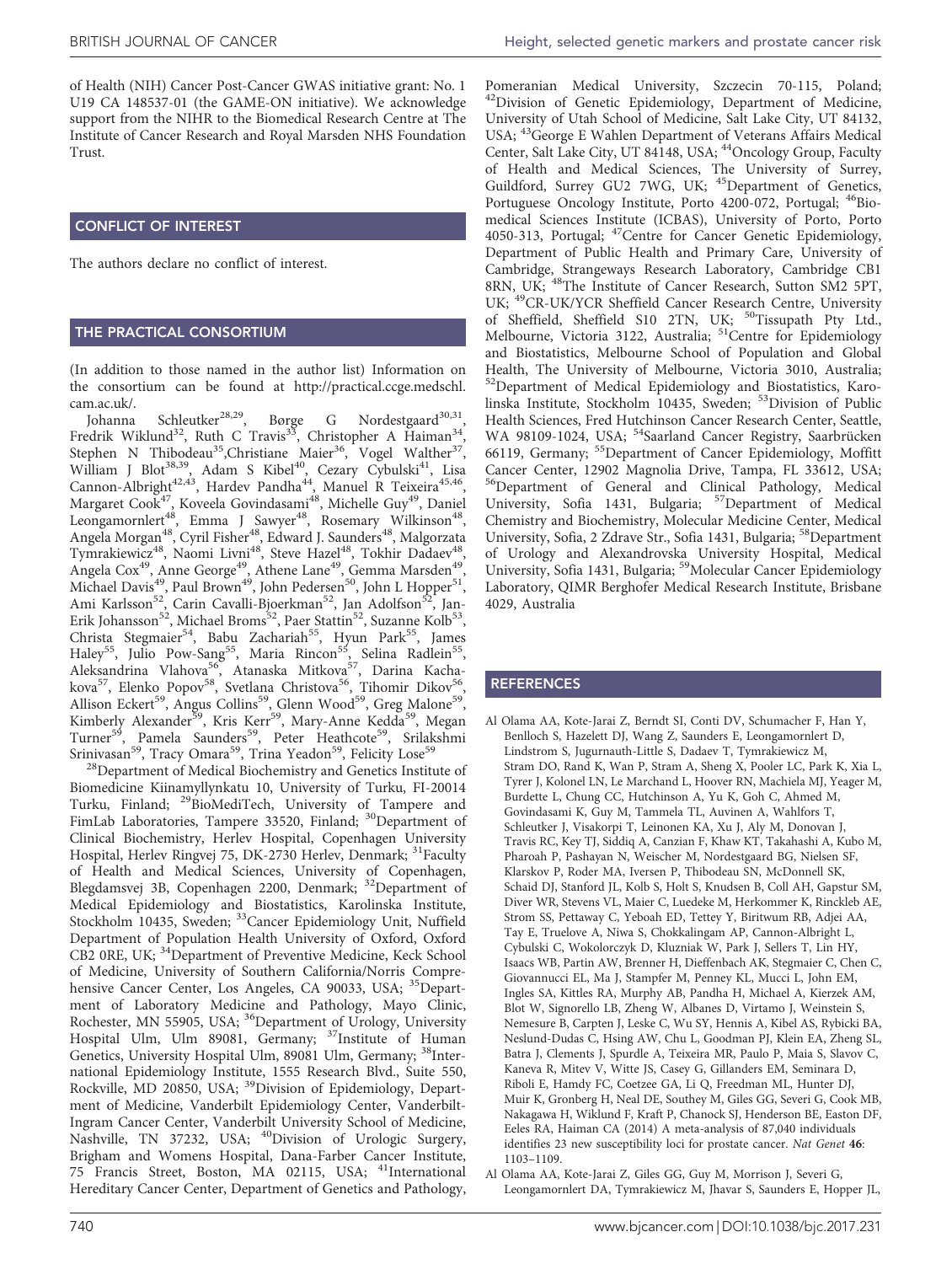<span id="page-8-0"></span>Southey MC, Muir KR, English DR, Dearnaley DP, Ardern-Jones AT, Hall AL, O'Brien LT, Wilkinson RA, Sawyer E, Lophatananon A, Horwich A, Huddart RA, Khoo VS, Parker CC, Woodhouse CJ, Thompson A, Christmas T, Ogden C, Cooper C, Donovan JL, Hamdy FC, Neal DE, Eeles RA, Easton DF (2009) Multiple loci on 8q24 associated with prostate cancer susceptibility. Nat Genet 41: 1058–1060.

- Al Olama AA, Kote-Jarai Z, Schumacher FR, Wiklund F, Berndt SI, Benlloch S, Giles GG, Severi G, Neal DE, Hamdy FC, Donovan JL, Hunter DJ, Henderson BE, Thun MJ, Gaziano M, Giovannucci EL, Siddiq A, Travis RC, Cox DG, Canzian F, Riboli E, Key TJ, Andriole G, Albanes D, Hayes RB, Schleutker J, Auvinen A, Tammela TL, Weischer M, Stanford JL, Ostrander EA, Cybulski C, Lubinski J, Thibodeau SN, Schaid DJ, Sorensen KD, Batra J, Clements JA, Chambers S, Aitken J, Gardiner RA, Maier C, Vogel W, Dork T, Brenner H, Habuchi T, Ingles S, John EM, Dickinson JL, Cannon-Albright L, Teixeira MR, Kaneva R, Zhang HW, Lu YJ, Park JY, Cooney KA, Muir KR, Leongamornlert DA, Saunders E, Tymrakiewicz M, Mahmud N, Guy M, Govindasami K, O'Brien LT, Wilkinson RA, Hall AL, Sawyer EJ, Dadaev T, Morrison J, Dearnaley DP, Horwich A, Huddart RA, Khoo VS, Parker CC, Van As N, Woodhouse CJ, Thompson A, Dudderidge T, Ogden C, Cooper CS, Lophatonanon A, Southey MC, Hopper JL, English D, Virtamo J, Le Marchand L, Campa D, Kaaks R, Lindstrom S, Diver WR, Gapstur S, Yeager M, Cox A, Stern MC, Corral R, Aly M, Isaacs W, Adolfsson J, Xu J, Zheng SL, Wahlfors T, Taari K, Kujala P, Klarskov P, Nordestgaard BG, Roder MA, Frikke-Schmidt R, Bojesen SE, Fitzgerald LM, Kolb S, Kwon EM, Karyadi DM, Orntoft TF, Borre M, Rinckleb A, Luedeke M, Herkommer K, Meyer A, Serth J, Marthick JR, Patterson B, Wokolorczyk D, Spurdle A, Lose F, McDonnell SK, Joshi AD, Shahabi A, Pinto P, Santos J, Ray A, Sellers TA, Lin HY, Stephenson RA, Teerlink C, Muller H, Rothenbacher D, Tsuchiya N, Narita S, Cao GW, Slavov C, Mitev V, Chanock S, Gronberg H, Haiman CA, Kraft P, Easton DF, Eeles RA (2012) A meta-analysis of genome-wide association studies to identify prostate cancer susceptibility loci associated with aggressive and non-aggressive disease. Hum Mol Genet 22(2): 408–415.
- Calle EE (2000) Invited Commentary: Do Anthropometric Measures Predict risk of prostate cancer? Am J Epidemiol 151: 550–553.

Cao Y, Lindstrom S, Schumacher F, Stevens VL, Albanes D, Berndt S, Boeing H, Bueno-de-Mesquita HB, Canzian F, Chamosa S, Chanock SJ, Diver WR, Gapstur SM, Gaziano JM, Giovannucci EL, Haiman CA, Henderson B, Johansson M, Le Marchand L, Palli D, Rosner B, Siddiq A, Stampfer M, Stram DO, Tamimi R, Travis RC, Trichopoulos D, Willett WC, Yeager M, Kraft P, Hsing AW, Pollak M, Lin X, Ma J (2014) Insulin-like growth factor pathway genetic polymorphisms, circulating IGF1 and IGFBP3, and prostate cancer survival. J Natl Cancer Inst 106: dju085.

- Chen GB, Xu Y, Xu HM, Li MD, Zhu J, Lou XY (2011) Practical and theoretical considerations in study design for detecting gene-gene interactions using MDR and GMDR approaches. PLoS One 6: e16981.
- Cheng I, Stram DO, Penney KL, Pike M, Le Marchand L, Kolonel LN, Hirschhorn J, Altshuler D, Henderson BE, Freedman ML (2006) Common genetic variation in IGF1 and prostate cancer risk in the Multiethnic Cohort. J Natl Cancer Inst 98: 123–134.
- Chial H (2008) Polygenic inheritance and gene mapping. Nat Educ 1: 17.
- Davies NM, Gaunt TR, Lewis SJ, Holly J, Donovan JL, Hamdy FC, Kemp JP, Eeles R, Easton D, Kote-Jarai Z, Al Olama AA, Benlloch S, Muir K, Giles GG, Wiklund F, Gronberg H, Haiman CA, Schleutker J, Nordestgaard BG, Travis RC, Neal D, Pashayan N, Khaw KT, Stanford JL, Blot WJ, Thibodeau S, Maier C, Kibel AS, Cybulski C, Cannon-Albright L, Brenner H, Park J, Kaneva R, Batra J, Teixeira MR, Pandha H, Lathrop M, Smith GD, Martin RM (2015) The effects of height and BMI on prostate cancer incidence and mortality: a Mendelian randomization study in 20 848 cases and 20 214 controls from the PRACTICAL consortium. Cancer Causes Control 26: 1603–1616.
- Dressen AS (2007) Growth Hormone Genes And Prostate Cancer Risk. Master of Science, University of Pittsburgh: Pittsburgh.
- Eeles RA, Kote-Jarai Z, Al Olama AA, Giles GG, Guy M, Severi G, Muir K, Hopper JL, Henderson BE, Haiman CA, Schleutker J, Hamdy FC, Neal DE, Donovan JL, Stanford JL, Ostrander EA, Ingles SA, John EM, Thibodeau SN, Schaid D, Park JY, Spurdle A, Clements J, Dickinson JL, Maier C, Vogel W, Dork T, Rebbeck TR, Cooney KA, Cannon-Albright L, Chappuis PO, Hutter P, Zeegers M, Kaneva R, Zhang HW, Lu YJ, Foulkes WD, English DR, Leongamornlert DA, Tymrakiewicz M, Morrison J, Ardern-Jones AT, Hall AL, O'Brien LT, Wilkinson RA,

Saunders EJ, Page EC, Sawyer EJ, Edwards SM, Dearnaley DP, Horwich A, Huddart RA, Khoo VS, Parker CC, Van As N, Woodhouse CJ, Thompson A, Christmas T, Ogden C, Cooper CS, Southey MC, Lophatananon A, Liu JF, Kolonel LN, Le Marchand L, Wahlfors T, Tammela TL, Auvinen A, Lewis SJ, Cox A, FitzGerald LM, Koopmeiners JS, Karyadi DM, Kwon EM, Stern MC, Corral R, Joshi AD, Shahabi A, McDonnell SK, Sellers TA, Pow-Sang J, Chambers S, Aitken J, Gardiner RA, Batra J, Kedda MA, Lose F, Polanowski A, Patterson B, Serth J, Meyer A, Luedeke M, Stefflova K, Ray AM, Lange EM, Farnham J, Khan H, Slavov C, Mitkova A, Cao G, Easton DF (2009) Identification of seven new prostate cancer susceptibility loci through a genome-wide association study. Nat Genet 41: 1116–1121.

Eeles RA, Kote-Jarai Z, Giles GG, Olama AA, Guy M, Jugurnauth SK, Mulholland S, Leongamornlert DA, Edwards SM, Morrison J, Field HI, Southey MC, Severi G, Donovan JL, Hamdy FC, Dearnaley DP, Muir KR, Smith C, Bagnato M, Ardern-Jones AT, Hall AL, O'Brien LT, Gehr-Swain BN, Wilkinson RA, Cox A, Lewis S, Brown PM, Jhavar SG, Tymrakiewicz M, Lophatananon A, Bryant SL, Horwich A, Huddart RA, Khoo VS, Parker CC, Woodhouse CJ, Thompson A, Christmas T, Ogden C, Fisher C, Jamieson C, Cooper CS, English DR, Hopper JL, Neal DE, Easton DF (2008) Multiple newly identified loci associated with prostate cancer susceptibility. Nat Genet 40: 316–321.

Eeles RA, Olama AA, Benlloch S, Saunders EJ, Leongamornlert DA, Tymrakiewicz M, Ghoussaini M, Luccarini C, Dennis J, Jugurnauth-Little S, Dadaev T, Neal DE, Hamdy FC, Donovan JL, Muir K, Giles GG, Severi G, Wiklund F, Gronberg H, Haiman CA, Schumacher F, Henderson BE, Le Marchand L, Lindstrom S, Kraft P, Hunter DJ, Gapstur S, Chanock SJ, Berndt SI, Albanes D, Andriole G, Schleutker J, Weischer M, Canzian F, Riboli E, Key TJ, Travis RC, Campa D, Ingles SA, John EM, Hayes RB, Pharoah PD, Pashayan N, Khaw KT, Stanford JL, Ostrander EA, Signorello LB, Thibodeau SN, Schaid D, Maier C, Vogel W, Kibel AS, Cybulski C, Lubinski J, Cannon-Albright L, Brenner H, Park JY, Kaneva R, Batra J, Spurdle AB, Clements JA, Teixeira MR, Dicks E, Lee A, Dunning AM, Baynes C, Conroy D, Maranian MJ, Ahmed S, Govindasami K, Guy M, Wilkinson RA, Sawyer EJ, Morgan A, Dearnaley DP, Horwich A, Huddart RA, Khoo VS, Parker CC, Van As NJ, Woodhouse CJ, Thompson A, Dudderidge T, Ogden C, Cooper CS, Lophatananon A, Cox A, Southey MC, Hopper JL, English DR, Aly M, Adolfsson J, Xu J, Zheng SL, Yeager M, Kaaks R, Diver WR, Gaudet MM, Stern MC, Corral R, Joshi AD, Shahabi A, Wahlfors T, Tammela TL, Auvinen A, Virtamo J, Klarskov P, Nordestgaard BG, Roder MA, Nielsen SF, Bojesen SE, Siddiq A, Fitzgerald LM, Kolb S, Kwon EM, Karyadi DM, Blot WJ, Zheng W, Cai Q, McDonnell SK, Rinckleb AE, Drake B, Colditz G, Wokolorczyk D, Stephenson RA, Teerlink C, Muller H, Rothenbacher D, Sellers TA, Lin HY, Slavov C, Mitev V, Lose F, Srinivasan S, Maia S, Paulo P, Lange E, Cooney KA, Antoniou AC, Vincent D, Bacot F, Tessier DC, Kote-Jarai Z, Easton DF (2013) Identification of 23 new prostate cancer susceptibility loci using the iCOGS custom genotyping array. Nat Genet 45: 385–391. e1-2.

- Ellis JA, Stebbing M, Harrap SB (2001) Polymorphism of the androgen receptor gene is associated with male pattern baldness. J Invest Dermatol 116: 452–455.
- Emerging Risk Factors Collaboration (2012) Adult height and the risk of cause-specific death and vascular morbidity in 1 million people: individual participant meta-analysis. Int J Epidemiol 41: 1419–1433.
- Farwell WR, Lourenco C, Holmberg E, Hall RB, D'Avolio L, Lawler EV, Michael Gaziano J (2011) The association between height and prostate cancer grade in the Early Stage Prostate Cancer Cohort Study. Cancer Causes Control 22: 1453–1459.
- Ferlay J, Soerjomataram I, Ervik M, Dikshit R, Eser S, Mathers C, Rebelo M, Parkin DM, Forman D, Bray F (2013) GLOBOCAN 2012 v1.0, Cancer Incidence and Mortality Worldwide: IARC CancerBase No. 11 [Internet]. Lyon, France: International Agency for Research on Cancer. Available from:<http://globocan.iarc.fr> (accessed on 12 June 2016).
- Freeman VL, Liao YL, Durazo-Arvizu R, Cooper RS (2001) Height and risk of fatal prostate cancer: findings from the National Health Interview Survey (1986 to 1994). Ann Epidemiol 11: 22–27.
- Gan Y, Buckels A, Liu Y, Zhang Y, Paterson AJ, Jiang J, Zinn KR, Frank SJ (2014) Human GH receptor-IGF-1 receptor interaction: implications for GH signaling. Mol Endocrinol 28(11): 1841–1854.
- Giovannucci E, Rimm EB, Stampfer MJ, Colditz GA, Willett WC (1997) Height, body weight, and risk of prostate cancer. Cancer Epidemiol Biomarkers Prev 6: 557–563.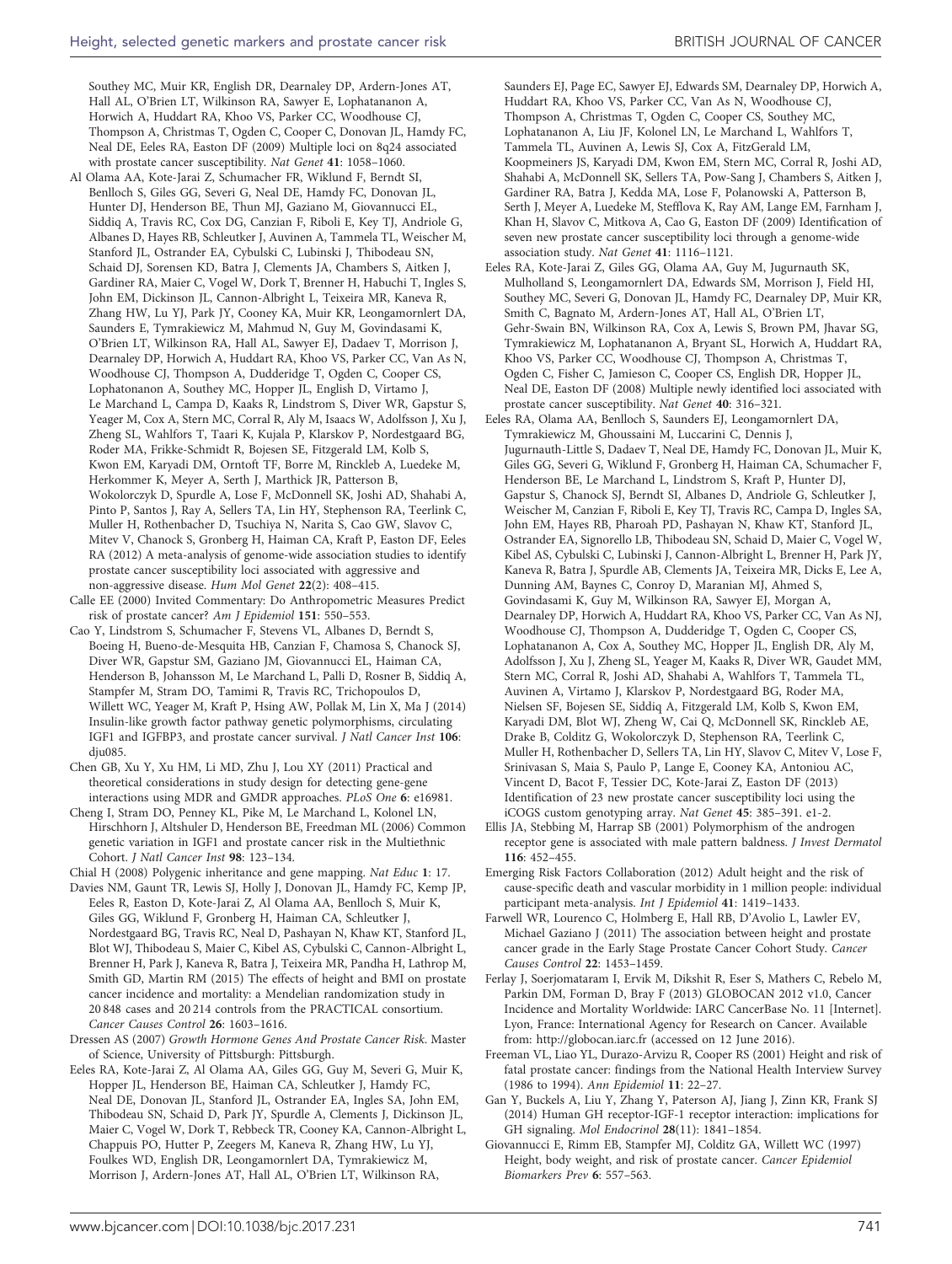- <span id="page-9-0"></span>Gu F, Schumacher FR, Canzian F, Allen NE, Albanes D, Berg CD, Berndt SI, Boeing H, Bueno-de-Mesquita HB, Buring JE, Chabbert-Buffet N, Chanock SJ, Clavel-Chapelon F, Dumeaux V, Gaziano JM, Giovannucci EL, Haiman CA, Hankinson SE, Hayes RB, Henderson BE, Hunter DJ, Hoover RN, Johansson M, Key TJ, Khaw KT, Kolonel LN, Lagiou P, Lee IM, LeMarchand L, Lund E, Ma J, Onland-Moret NC, Overvad K, Rodriguez L, Sacerdote C, Sanchez MJ, Stampfer MJ, Stattin P, Stram DO, Thomas G, Thun MJ, Tjonneland A, Trichopoulos D, Tumino R, Virtamo J, Weinstein SJ, Willett WC, Yeager M, Zhang SM, Kaaks R, Riboli E, Ziegler RG, Kraft P (2010) Eighteen insulin-like growth factor pathway genes, circulating levels of IGF-I and its binding protein, and risk of prostate and breast cancer. Cancer Epidemiol Biomarkers Prev 19: 2877–2887.
- Gunnell D (2000) Height, insulin-like growth factors and cancer risk. Growth Horm IGF Res 10: S39–S40.
- Gunnell D, Okasha M, Smith GD, Oliver SE, Sandhu J, Holly JMP (2001) Height, leg length, and cancer risk: a systematic review. Epidemiol Rev 23: 313–342.
- Hayes RB, Ziegler RG, Gridley G, Swanson C, Greenberg RS, Swanson GM, Schoenberg JB, Silverman DT, Brown LM, Pottern LM, Liff J, Schwartz AG, Fraumeni Jr JF, Hoover RN (1999) Dietary factors and risks for prostate cancer among blacks and whites in the United States. Cancer Epidemiol Biomarkers Prev 8: 25–34.
- Hsing AW, Deng J, Sesterhenn IA, Mostofi FK, Stanczyk FZ, Benichou J, Xie T, Gao YT (2000) Body size and prostate cancer: a population-based case-control study in China. Cancer Epidemiol Biomarkers Prev 9: 1335–1341.
- Johansson M, McKay JD, Stattin P, Canzian F, Boillot C, Wiklund F, Adami HO, Balter K, Gronberg H, Kaaks R (2007) Comprehensive evaluation of genetic variation in the IGF1 gene and risk of prostate cancer. Int J Cancer 120: 539-542.
- Key TJ, Silcocks PB, Davey GK, Appleby PN, Bishop DT (1997) A casecontrol study of diet and prostate cancer. Br J Cancer 76: 678–687.
- Lango Allen H, Estrada K, Lettre G, Berndt SI, Weedon MN, Rivadeneira F, Willer CJ, Jackson AU, Vedantam S, Raychaudhuri S, Ferreira T, Wood AR, Weyant RJ, Segre AV, Speliotes EK, Wheeler E, Soranzo N, Park JH, Yang J, Gudbjartsson D, Heard-Costa NL, Randall JC, Qi L, Vernon Smith A, Magi R, Pastinen T, Liang L, Heid IM, Luan J, Thorleifsson G, Winkler TW, Goddard ME, Sin Lo K, Palmer C, Workalemahu T, Aulchenko YS, Johansson A, Zillikens MC, Feitosa MF, Esko T, Johnson T, Ketkar S, Kraft P, Mangino M, Prokopenko I, Absher D, Albrecht E, Ernst F, Glazer NL, Hayward C, Hottenga JJ, Jacobs KB, Knowles JW, Kutalik Z, Monda KL, Polasek O, Preuss M, Rayner NW, Robertson NR, Steinthorsdottir V, Tyrer JP, Voight BF, Wiklund F, Xu J, Zhao JH, Nyholt DR, Pellikka N, Perola M, Perry JR, Surakka I, Tammesoo ML, Altmaier EL, Amin N, Aspelund T, Bhangale T, Boucher G, Chasman DI, Chen C, Coin L, Cooper MN, Dixon AL, Gibson Q, Grundberg E, Hao K, Juhani Junttila M, Kaplan LM, Kettunen J, Konig IR, Kwan T, Lawrence RW, Levinson DF, Lorentzon M, McKnight B, Morris AP, Muller M, Suh Ngwa J, Purcell S, Rafelt S, Salem RM, Salvi E, Sanna S, Shi J, Sovio U, Thompson JR, Turchin MC, Vandenput L, Verlaan DJ, Vitart V, White CC, Ziegler A, Almgren P, Balmforth AJ, Campbell H, Citterio L, De Grandi A, Dominiczak A, Duan J, Elliott P, Elosua R, Eriksson JG, Freimer NB, Geus EJ, Glorioso N, Haiqing S, Hartikainen AL, Havulinna AS, Hicks AA, Hui J, Igl W, Illig T, Jula A, Kajantie E, Kilpelainen TO, Koiranen M, Kolcic I, Koskinen S, Kovacs P, Laitinen J, Liu J, Lokki ML, Marusic A, Maschio A, Meitinger T, Mulas A, Pare G, Parker AN, Peden JF, Petersmann A, Pichler I, Pietilainen KH, Pouta A, Ridderstrale M, Rotter JI, Sambrook JG, Sanders AR, Schmidt CO, Sinisalo J, Smit JH, Stringham HM, Bragi Walters G, Widen E, Wild SH, Willemsen G, Zagato L, Zgaga L, Zitting P, Alavere H, Farrall M, McArdle WL, Nelis M, Peters MJ, Ripatti S, van Meurs JB, Aben KK, Ardlie KG, Beckmann JS, Beilby JP, Bergman RN, Bergmann S, Collins FS, Cusi D, den Heijer M, Eiriksdottir G, Gejman PV, Hall AS, Hamsten A, Huikuri HV, Iribarren C, Kahonen M, Kaprio J, Kathiresan S, Kiemeney L, Kocher T, Launer LJ, Lehtimaki T, Melander O, Mosley Jr TH, Musk AW, Nieminen MS, O'Donnell CJ, Ohlsson C, Oostra B, Palmer LJ, Raitakari O, Ridker PM, Rioux JD, Rissanen A, Rivolta C, Schunkert H, Shuldiner AR, Siscovick DS, Stumvoll M, Tonjes A, Tuomilehto J, van Ommen GJ, Viikari J, Heath AC, Martin NG, Montgomery GW, Province MA, Kayser M, Arnold AM, Atwood LD, Boerwinkle E, Chanock SJ, Deloukas P, Gieger C, Gronberg H, Hall P, Hattersley AT,

Hengstenberg C, Hoffman W, Lathrop GM, Salomaa V, Schreiber S, Uda M, Waterworth D, Wright AF, Assimes TL, Barroso I, Hofman A, Mohlke KL, Boomsma DI, Caulfield MJ, Cupples LA, Erdmann J, Fox CS, Gudnason V, Gyllensten U, Harris TB, Hayes RB, Jarvelin MR, Mooser V, Munroe PB, Ouwehand WH, Penninx BW, Pramstaller PP, Quertermous T, Rudan I, Samani NJ, Spector TD, Volzke H, Watkins H, Wilson JF, Groop LC, Haritunians T, Hu FB, Kaplan RC, Metspalu A, North KE, Schlessinger D, Wareham NJ, Hunter DJ, O'Connell JR, Strachan DP, Wichmann HE, Borecki IB, van Duijn CM, Schadt EE, Thorsteinsdottir U, Peltonen L, Uitterlinden AG, Visscher PM, Chatterjee N, Loos RJ, Boehnke M, McCarthy MI, Ingelsson E, Lindgren CM, Abecasis GR, Stefansson K, Frayling TM, Hirschhorn JN (2010) Hundreds of variants clustered in genomic loci and biological pathways affect human height. Nature 467: 832–838.

- Lettre G (2009) Genetic regulation of adult stature. Curr Opin Pediatr 21: 515–522.
- Lindstrom S, Schumacher F, Siddiq A, Travis RC, Campa D, Berndt SI, Diver WR, Severi G, Allen N, Andriole G, Bueno-de-Mesquita B, Chanock SJ, Crawford D, Gaziano JM, Giles GG, Giovannucci E, Guo C, Haiman CA, Hayes RB, Halkjaer J, Hunter DJ, Johansson M, Kaaks R, Kolonel LN, Navarro C, Riboli E, Sacerdote C, Stampfer M, Stram DO, Thun MJ, Trichopoulos D, Virtamo J, Weinstein SJ, Yeager M, Henderson B, Ma J, Le Marchand L, Albanes D, Kraft P (2011) Characterizing associations and SNP-environment interactions for GWAS-identified prostate cancer risk markers–results from BPC3. PLoS One 6: e17142.
- Lou XY, Chen GB, Yan L, Ma JZ, Zhu J, Elston RC, Li MD (2007) A generalized combinatorial approach for detecting gene-by-gene and gene-by-environment interactions with application to nicotine dependence. Am J Hum Genet 80: 1125–1137.
- McEvoy BP, Visscher PM (2009) Genetics of human height. Econ Hum Biol 7: 294–306.
- Mukherjee B, Ahn J, Gruber SB, Rennert G, Moreno V, Chatterjee N (2008) Tests for gene-environment interaction from case-control data: a novel study of type I error, power and designs. Genet Epidemiol 32: 615–626.
- Norrish AE, McRae CU, Holdaway IM, Jackson RT (2000) Height-related risk factors for prostate cancer. Br J Cancer 82: 241–245.
- Purcell S, Neale B, Todd-Brown K, Thomas L, Ferreira MA, Bender D, Maller J, Sklar P, de Bakker PI, Daly MJ, Sham PC (2007) PLINK: a tool set for whole-genome association and population-based linkage analyses. Am J Hum Genet 81: 559–575.
- Qian J, Zhou H, Chen J, Ding Q, Cao Q, Qin C, Shao P, Li P, Cai H, Meng X, Ju X, Wang M, Zhang Z, Li J, Hua L, Yin C (2014) Genetic polymorphisms in IGF-I and IGFBP-3 are associated with prostate cancer in the Chinese population. PLoS One 9: e85609.
- Stattin P, Bylund A, Rinaldi S, Biessy C, Dechaud H, Stenman UH, Egevad L, Riboli E, Hallmans G, Kaaks R (2000) Plasma insulin-like growth factor-I, insulin-like growth factor-binding proteins, and prostate cancer risk: a prospective study. J Natl Cancer Inst 92: 1910–1917.
- Takeuchi A, Shiota M, Beraldi E, Thaper D, Takahara K, Ibuki N, Pollak M, Cox ME, Naito S, Gleave ME, Zoubeidi A (2014) Insulin-like growth factor-I induces CLU expression through Twist1 to promote prostate cancer growth. Mol Cell Endocrinol 384: 117–125.
- Travis RC, Appleby PN, Martin RM, Holly JM, Albanes D, Black A, Bueno-de-Mesquita HB, Chan JM, Chen C, Chirlaque MD, Cook MB, Deschasaux M, Donovan JL, Ferrucci L, Galan P, Giles GG, Giovannucci EL, Gunter MJ, Habel LA, Hamdy FC, Helzlsouer KJ, Hercberg S, Hoover RN, Janssen JA, Kaaks R, Kubo T, Le Marchand L, Metter EJ, Mikami K, Morris JK, Neal DE, Neuhouser ML, Ozasa K, Palli D, Platz EA, Pollak MN, Price AJ, Roobol MJ, Schaefer C, Schenk JM, Severi G, Stampfer MJ, Stattin P, Tamakoshi A, Tangen CM, Touvier M, Wald NJ, Weiss NS, Ziegler RG, Key TJ, Allen NE (2016) A Meta-analysis of individual participant data reveals an association between circulating levels of IGF-I and prostate cancer risk. Cancer Res 76: 2288–2300.
- Tsilidis KK, Travis RC, Appleby PN, Allen NE, Lindstrom S, Albanes D, Ziegler RG, McCullough ML, Siddiq A, Barricarte A, Berndt SI, Bueno-de-Mesquita HB, Chanock SJ, Crawford ED, Diver WR, Gapstur SM, Giovannucci E, Gu F, Haiman CA, Hayes RB, Hunter DJ, Johansson M, Kaaks R, Kolonel LN, Kraft P, Le Marchand L, Overvad K, Polidoro S, Riboli E, Schumacher FR, Stevens VL, Trichopoulos D,